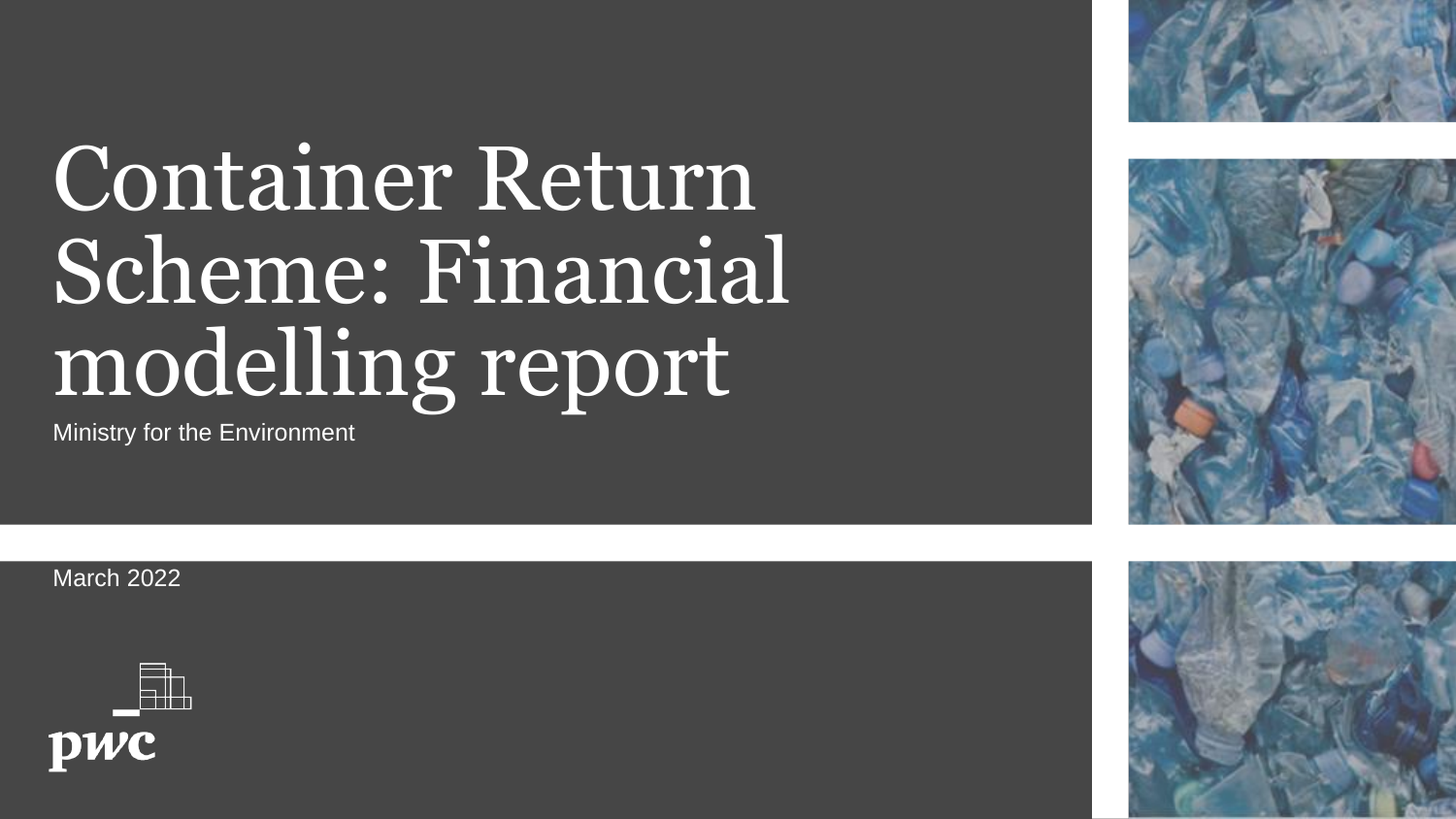### Introduction



### **Container Return Scheme: Financial Modelling report**

This report sets out an overview of the latest financial modelling for the New Zealand Container Return Scheme (CRS).

This report has been prepared for the Ministry for the Environment (MfE), to help MfE understand the costs associated with the design options of a CRS.

The key contacts for this work are:

James Harper Mark Robinson Partner Director 022 012 9874 021 665 786

[james.f.harper@pwc.com](mailto:craig.rice@pwc.com) mark[.d.robinson@pwc.com](mailto:.d.robinson@pwc.com)

#### **Important Notice**

This report been prepared for the Ministry for the Environment (MfE), to help MfE understand the scheme costs associated with the design options for a container return scheme (CRS) for New Zealand. The report has been prepared solely for this purpose and should not be relied upon for any other purpose. We accept no liability to any party should it be used for any purpose other than that for which it was prepared.

The report and has been prepared solely for use by MfE.

To the fullest extent permitted by law, PwC accepts no duty of care to any third party in connection with the provision of this report and Model and/or any related information or explanation (together, the "Information"). Accordingly, regardless of the form of action, whether in contract, tort (including without limitation, negligence) or otherwise, and to the extent permitted by applicable law, PwC accepts no liability of any kind to any third party and disclaims all responsibility for the consequences of any third party acting or refraining to act in reliance on the Information.

In the course of our assessment we have had access to information provided by MfE, but we have not carried out anything in the nature of an audit. Accordingly, we express no opinion on the reliability, accuracy or completeness of the information provided to us and upon which we have relied. Responsibility for the reliability, accuracy and completeness of such information therefore remains with MfE. Certain inputs have been supplied by PwC. PwC accepts no responsibility for the accuracy of the assumptions we have supplied. We reserve the right, but will be under no obligation, to review our analysis and if we consider it necessary, to revise the report, if any additional information, which was in existence on the date of this report, was not brought to our attention, or subsequently comes to light.

We have relied on forecasts and assumptions about future events which, by their nature, are not able to be independently verified. Inevitably, some assumptions may not materialise, and unanticipated events and circumstances are likely to occur. Therefore, actual results in the future will vary from the forecasts upon which we have relied. These variations may be material.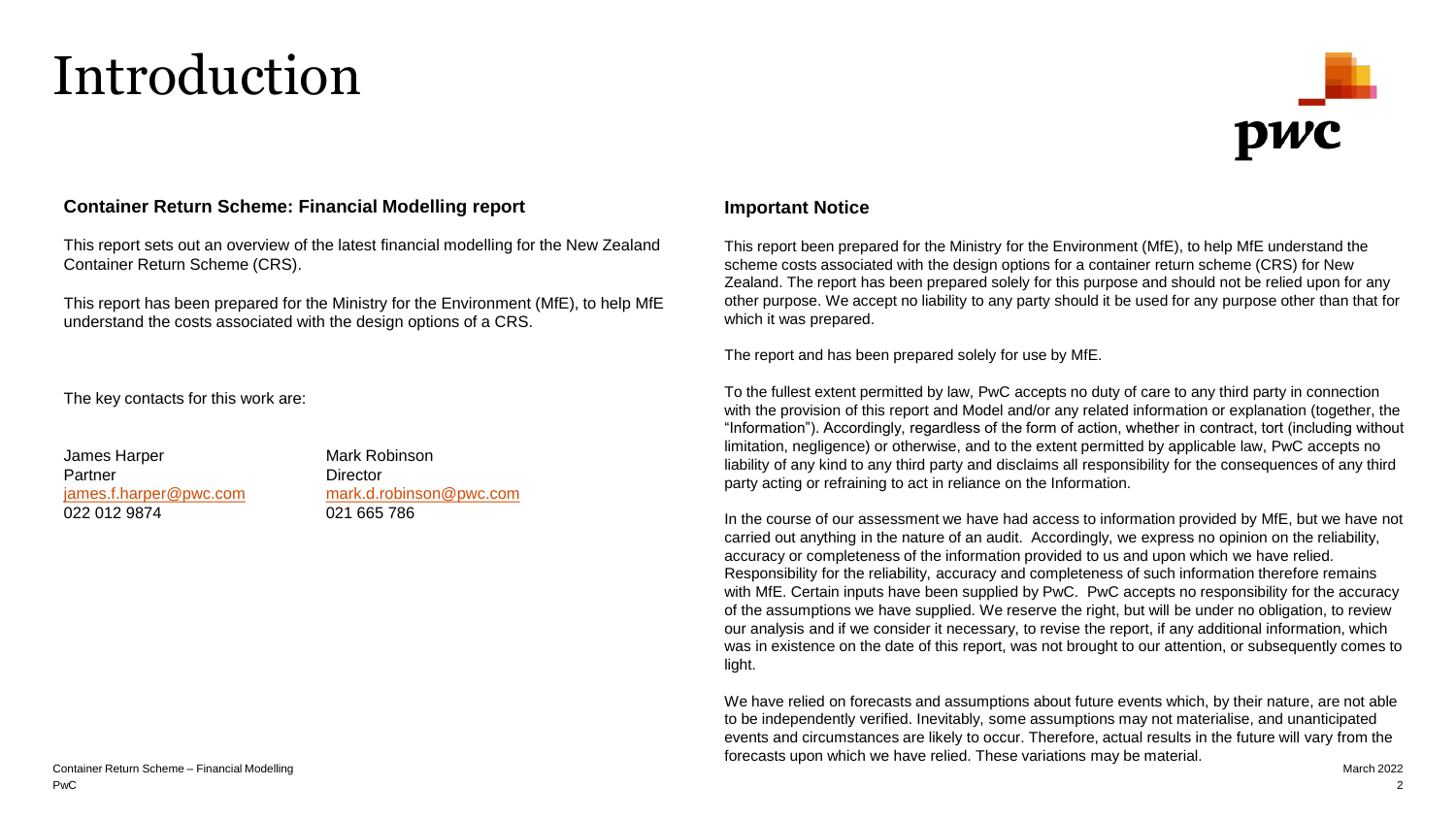![](_page_2_Picture_0.jpeg)

### **Contents**

1. Background 04

### 2. Findings 07

- Return rates
- Return facilities
- Cashflows
- Material flows
- Household impacts
- Other scenarios
- 3. Appendices 20

3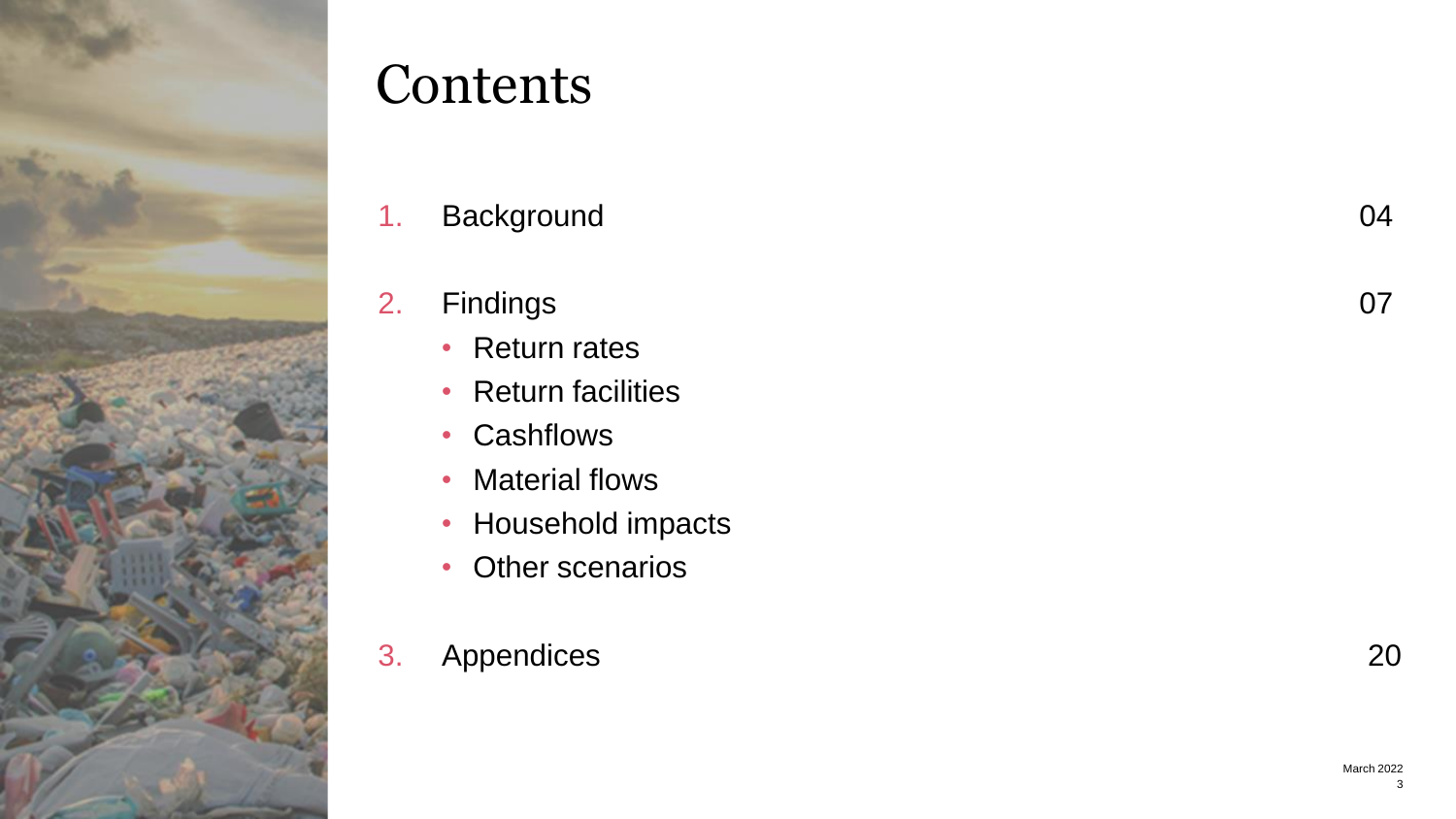### The Model projects the cashflows (revenues and costs) of operating a CRS in New Zealand

### **Overview of model and iterations**

Key model **outputs:**

- Scheme revenues and costs
- Volume and material flows
- Materials recovery facility (MRF) operators/local government impacts (indicative only)
- Consumer impacts (indicative only)

Key **design choices** the model allows you to explore:

- Deposit rate (10c, 20c, 30c, 40c)
- Deposit vs refund model
- Number of return facilities
- Materials in/out of scheme (eg glass excluded)
- Advanced material recycling fee
- Deposit fee payable to MRF operators for kerbside collection

### **Additional functionality:**

- Ability to vary deposit rate by beverage type
- Automatic calculation of return rate for a given deposit rate and number of return facilities
- Ability to assess impact of CRS on consumer demand for beverages
- Ability to model impacts of a ≥100% or ≤100% pass-through in costs
- Ability to include/exclude beverage types from scheme
- Modified beverage types so fresh milk can be excluded
- Converted 'plastic' material type into HDPE and PET types
- Ability to model impacts of mandatory scheme

### **Model updates:**

- Updated container volume data to include FY20 and FY21 actuals
- Kerbside recycling collection data updated for FY21 actuals
- Updated modelled scenarios for proposed CRS design by removing fresh milk from scheme
- Updated international schemes return rate data to inform regressions
- Outsource vs own materials consolidation facilities (MCFs)
- Managing Agency ownership
- Sector impacts

**Out of Scope** 

**Phase Four Modelling**   $(Oct 21 - Feb)$ 22)

• Cost benefit analysis (CBA)

**Phase One Modelling**  (Dec 19 – Aug 20)

**Phase Two Modelling**   $(Oct -$ Nov 20)

### **Modelling**  (June – August 21)

![](_page_3_Picture_40.jpeg)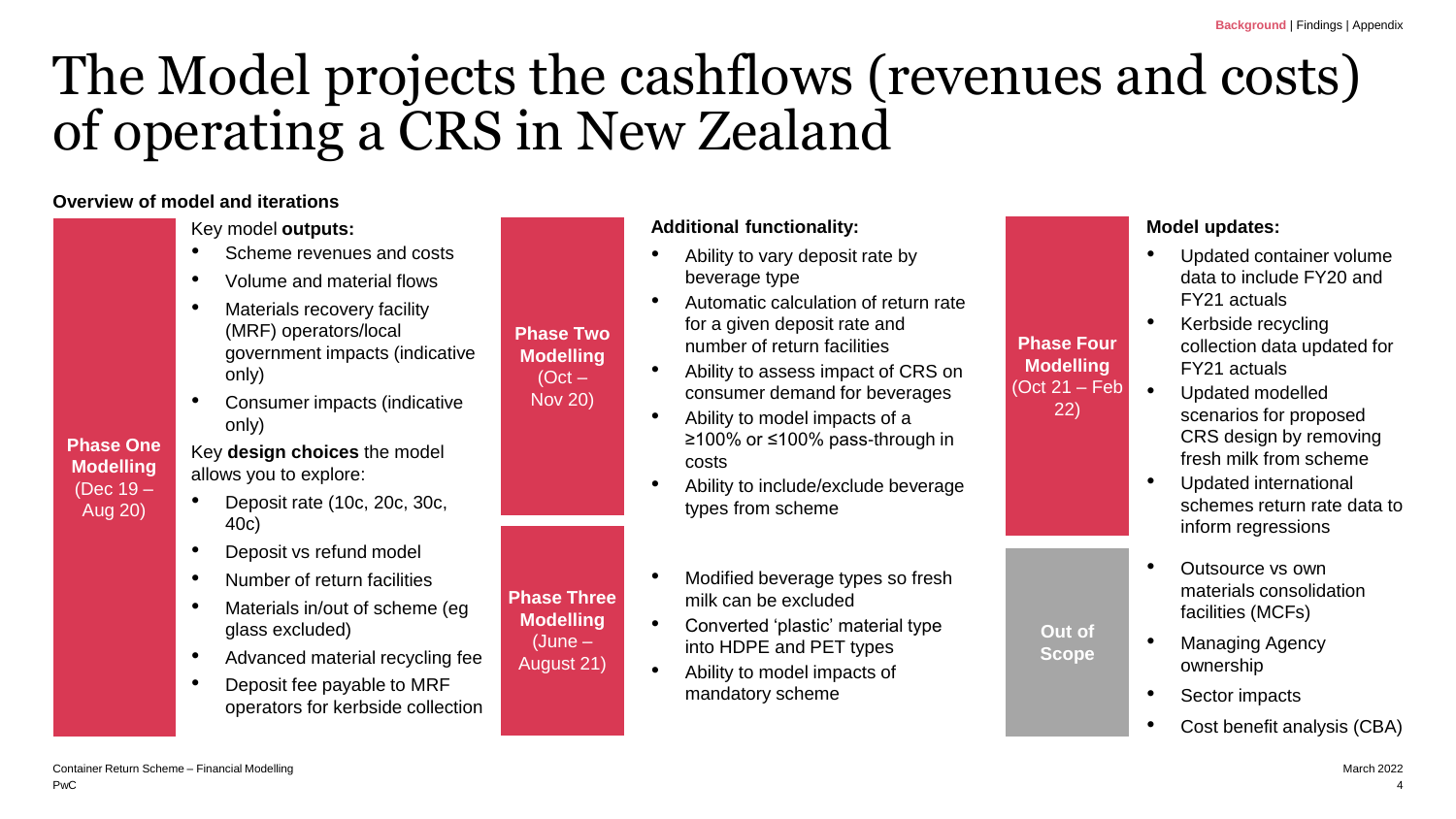## The following funding & material flows are modelled

![](_page_4_Figure_2.jpeg)

The Model allows for the beverage producer to pay the Managing Agency:

- Deposit fee
- Scheme fee
- Advanced material recycling fee (if applicable)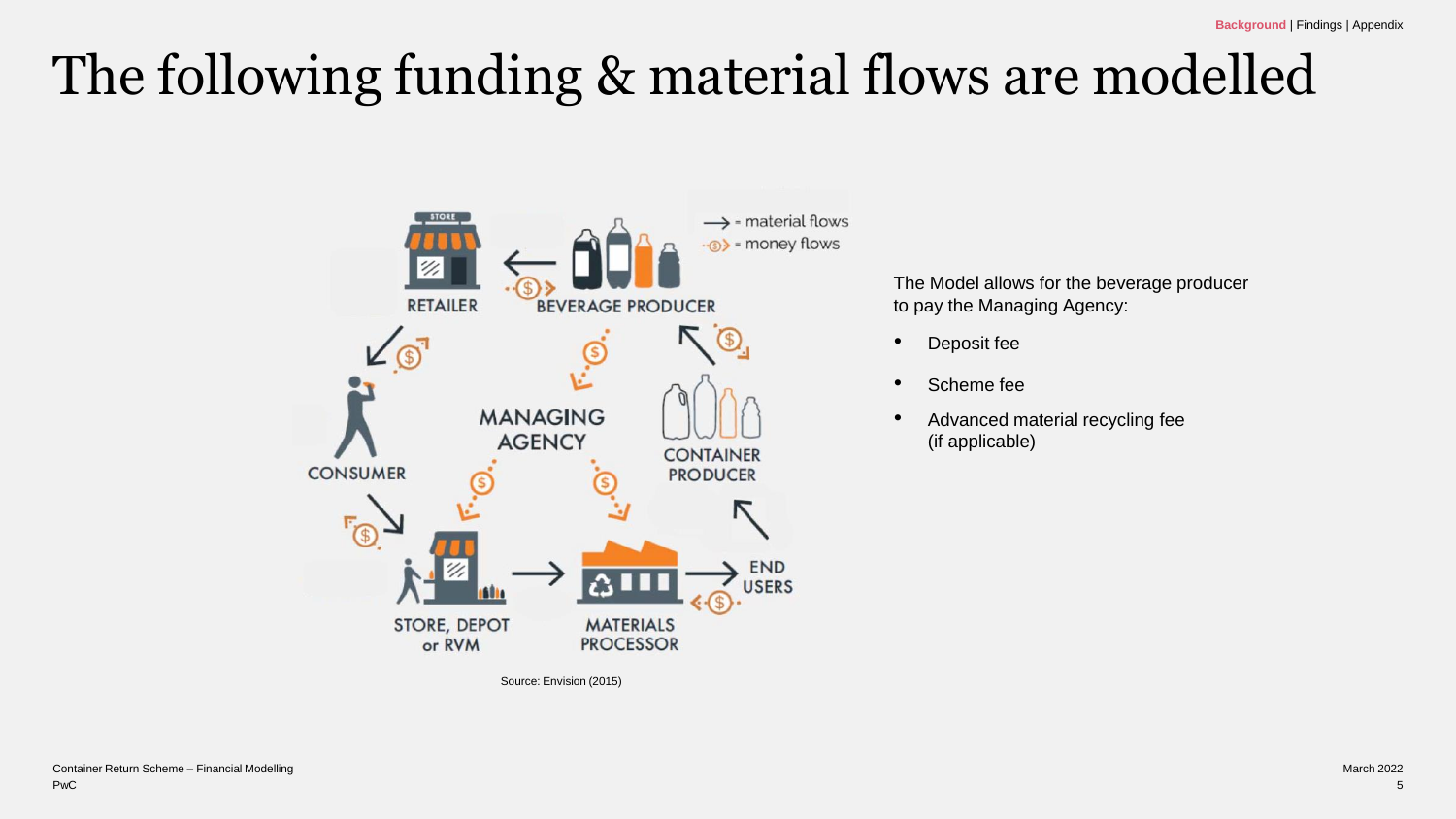### The following assumptions are held constant for the scenarios modelled in this report

| <b>Key characteristics</b>                                    |                                                                                          | Number of years to reach maximum return rate                                                                                                                                                                                                                                                 | 3 years |  |  |  |
|---------------------------------------------------------------|------------------------------------------------------------------------------------------|----------------------------------------------------------------------------------------------------------------------------------------------------------------------------------------------------------------------------------------------------------------------------------------------|---------|--|--|--|
| Cost neutral model (refund/deposit)                           | Refund                                                                                   | <b>Expected reduction in demand for beverage</b>                                                                                                                                                                                                                                             | 6.5%    |  |  |  |
| <b>Material included</b>                                      | <b>PET</b><br>Liquid paperboard<br>Metal<br>Glass                                        | containers through introduction of a CRS<br>Deposit fee payments given to MRF operators<br>for kerbside collection?                                                                                                                                                                          | Yes     |  |  |  |
| Return facility handling fee                                  | 6.3c per container                                                                       | Proportion of costs passed through to<br>consumer                                                                                                                                                                                                                                            | 100%    |  |  |  |
| Proportion of containers returned via return<br>facility type | 5% over the counter (OTC)<br>10% automated depot<br>85% reverse vending<br>machine (RVM) | • For the purposes of modelling costs of the scheme, the refund scenario is<br><b>used</b> so Managing Agency revenue is equal to costs. In practice this can also be<br>achieved under a deposit model.<br>. It is expected that return rates will peak at the end of the third year of the |         |  |  |  |
| Number of return facilities (2021 estimate)                   | 645 RVMs<br>100 OTCs<br>50 automated depots                                              | scheme operating as consumer awareness and habits change.<br>• A 6.5% decrease in the volume of containers consumed is assumed upon<br><b>CRS commencement, based on experience from similar Australian schemes.</b>                                                                         |         |  |  |  |
| <b>Scheme start date</b>                                      | 1 July 2023                                                                              | Councils and/or recyclers receive a deposit fee per container through<br>kerbside recycling.                                                                                                                                                                                                 |         |  |  |  |
| <b>Starting return rate</b>                                   | 90% of maximum return<br>rate                                                            | • Modelling in the body of this report is based on return rates drawn from a<br>review of global schemes (both mandatory and voluntary schemes).                                                                                                                                             |         |  |  |  |
| Beverages excluded from scheme                                | Fresh milk                                                                               | Appendix B presents the results of return rates based on <b>mandatory schemes</b><br>only.                                                                                                                                                                                                   |         |  |  |  |
| Note: the modelling includes inflation adjustments            |                                                                                          |                                                                                                                                                                                                                                                                                              |         |  |  |  |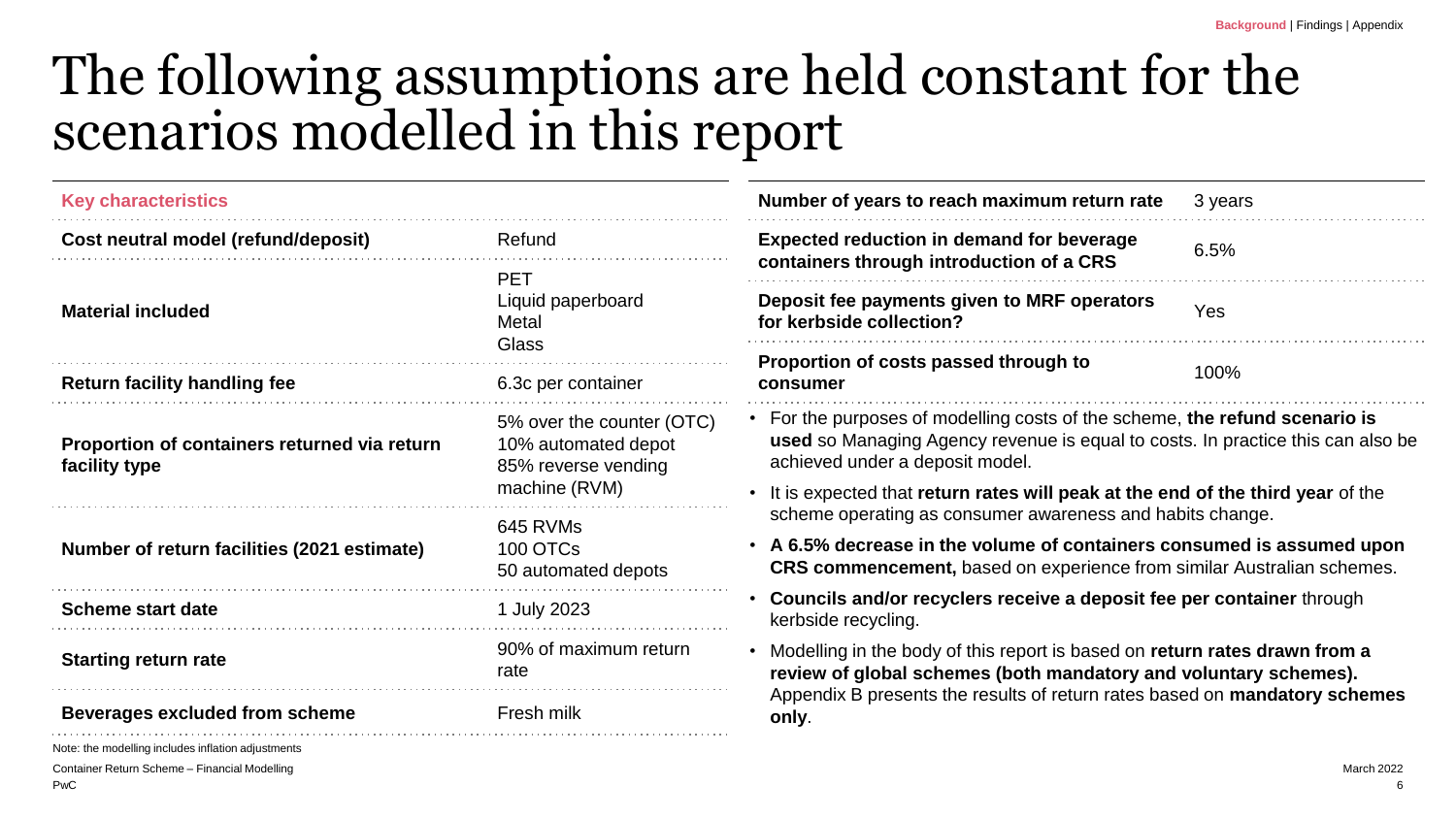### International evidence suggests the deposit rate has the greatest impact on returns

**Estimated return rate for a given deposit rate and return facility concentration**

| Deposit<br>rate | >12,500 | 12,500 - 10,000 | $10,000 - 7,500$ | $7,500 - 5,000$ | $5,000 - 2,500$ |
|-----------------|---------|-----------------|------------------|-----------------|-----------------|
| 10 <sub>c</sub> | 75%     | 76%             | 77%              | 78%             | 79%             |
| 15c             | 78%     | 79%             | 80%              | 81%             | 82%             |
| 20c             | 81%     | 82%             | 83%              | 84%             | 85%             |
| 30c             | 87%     | 88%             | 89%              | 90%             | 91%             |
| 40 <sub>c</sub> | 93%     | 94%             | 95%              | 96%             | 97%             |

**Population per return facility**

- A 10c deposit at 7,500 5,000 return facilities to people is likely to achieve a return rate of ~78% and a 20c deposit is likely to achieve a return rate of ~84%.
- In contrast, there is less of an improvement in the return rate as facility concentration increases >1:12,500.
- Other factors such as scheme awareness and education will also impact return rates.
- The results are intended to be indicative only.

Notes: Return rate = proportion of containers sent to return facilities and kerbside recycling. Return rates based on regression analysis of international schemes with information available on deposit rates, return facilit schemes in total). This return rate regression analysis has been prepared in conjunction with MfE.

The return rate regression analysis has been performed controlling for the population per return facilities, the schemes mid point deposit fee and the countries median income. Regression analysis was also undertaken on int rate information only (37 schemes in total), and this analysis yields similar results (10c = 76% return rate; 20c = 83%; 30c = 91%; 40c = 99%). Data is based on returns once scheme fully established. Results may be skewed Source: PwC analysis based on inputs and assumptions in the Excel spreadsheet model provided to MfE. Should the underpinning inputs and assumptions change the above results may change.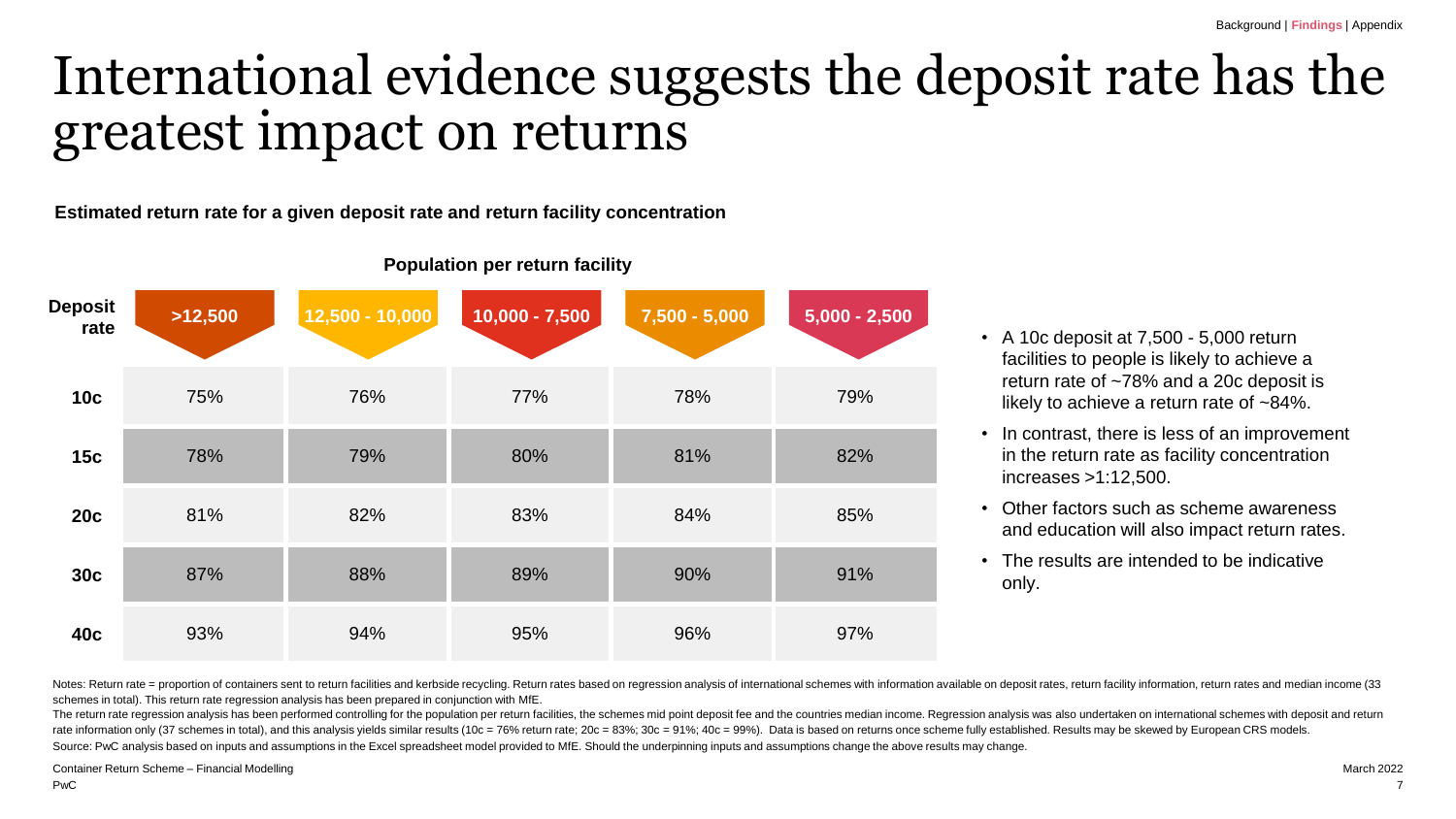### 1:7,223 concentration occurs if all major supermarkets and 50 zerowaste centres offer return facilities

#### **Concentration of potential NZ return facilities**

![](_page_7_Figure_3.jpeg)

#### **Ratio of return facilities to people**

\*Major New Zealand supermarkets include all Countdown, New World, Pak'nSave, Fresh Choice, Supervalue and Four Square stores

\*\*Zerowaste centres are a proxy for automated depot return facilities which are used for commercial returns

Source: Information provided by MfE, PwC analysis based on inputs and assumptions in the Excel spreadsheet model provided to MfE. Should the underpinning inputs and assumptions change the above results may change.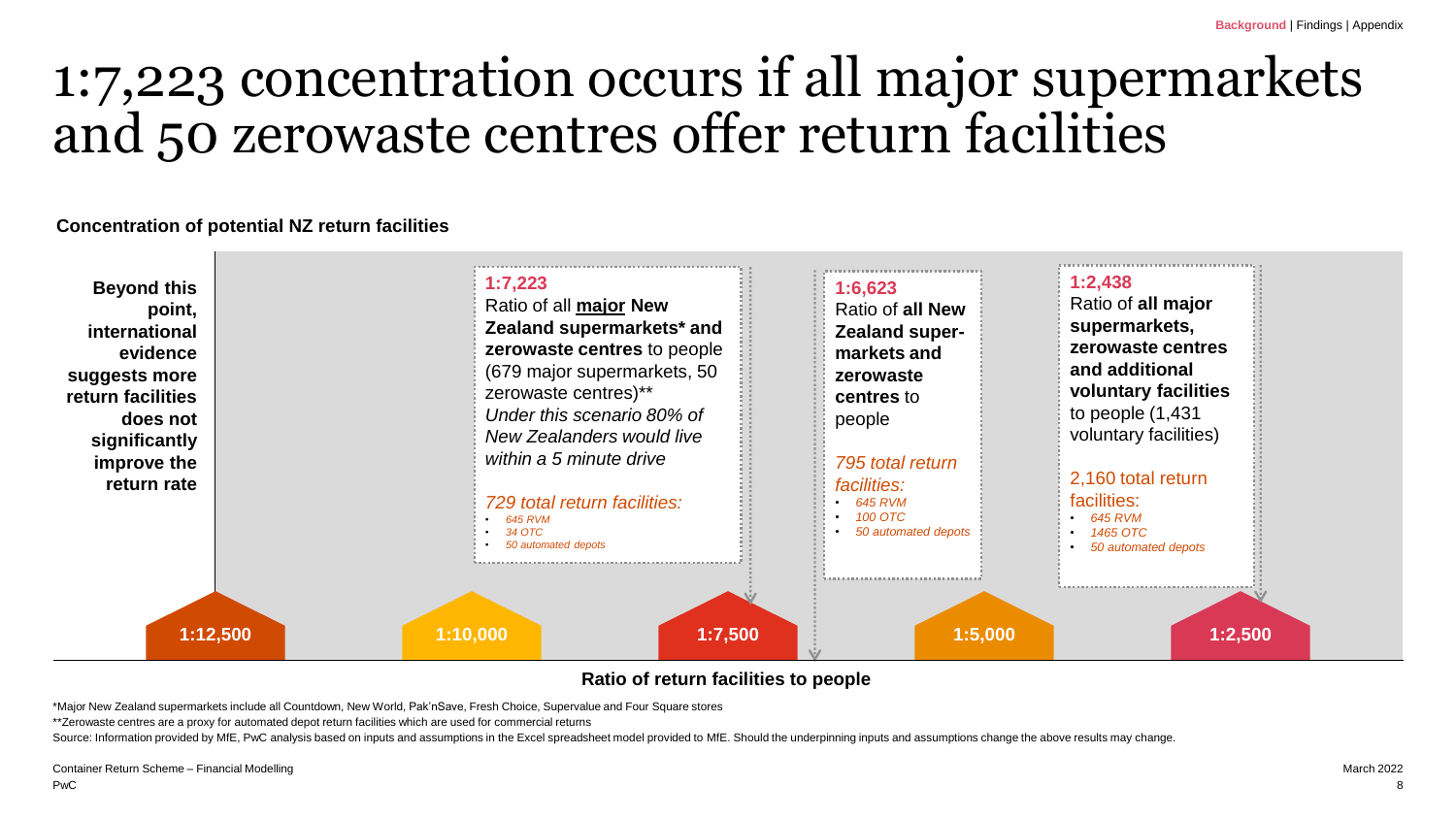### A stronger performing scheme involves higher scheme cost

| <b>Deposit</b><br>rate | <b>Return rate</b>                        | <b>CRS</b> fee<br>(deposit + scheme)<br>fee per container) | <b>Total cost of</b><br><b>CRS</b><br><b>COL</b><br>$(sm$ pa) | <b>Deposits</b><br>refunded<br>$$m\,pa$$ | <b>Net cost of</b><br><b>CRS</b><br>Ш<br>$$m\text{ pa}$$ |
|------------------------|-------------------------------------------|------------------------------------------------------------|---------------------------------------------------------------|------------------------------------------|----------------------------------------------------------|
| 10c                    | *70-78%<br>$~1.6 - 1.9$ bn containers     | $14-15c$<br>10c deposit;<br>4-5c scheme fee                | $$342m - 384m$                                                | $$162m - 187m$                           | $$180m - 197m$                                           |
| 15c                    | $*73 - 81%$<br>$~1.7 - 1.9$ bn containers | $18-20c$<br>15c deposit;<br>3-5c scheme fee                | $$445m - 498m$                                                | $$253m - 291m$                           | $$192m - 207m$                                           |
| 20c                    | *76-84%<br>$~1.7 - 2.0$ bn containers     | 23-25c<br>20c deposit;<br>3-5c scheme fee                  | $$553m - 619m$                                                | $$349m - 402m$                           | $$204m - 217m$                                           |

**CRS costs in first five years of scheme (per annum)**

#### All costs are GST exclusive unless otherwise stated.

\*Starting return rate in year one is calculated as 90% of the maximum return rates as seen on page 7.

Source: PwC analysis based on inputs and assumptions in the Excel spreadsheet model provided to MfE. Should the underpinning inputs and assumptions change the above results may change.

- A **higher return rate drives higher CRS costs** because the majority of CRS costs are variable.
- While the financial model shows the costs of higher scheme performance, it **does not demonstrate the benefits of higher performance, or whether those benefits outweigh the costs – these are captured within the CBA.**
- The correlation between scheme performance and cost is an **important consideration for scheme design, as it affects incentives.**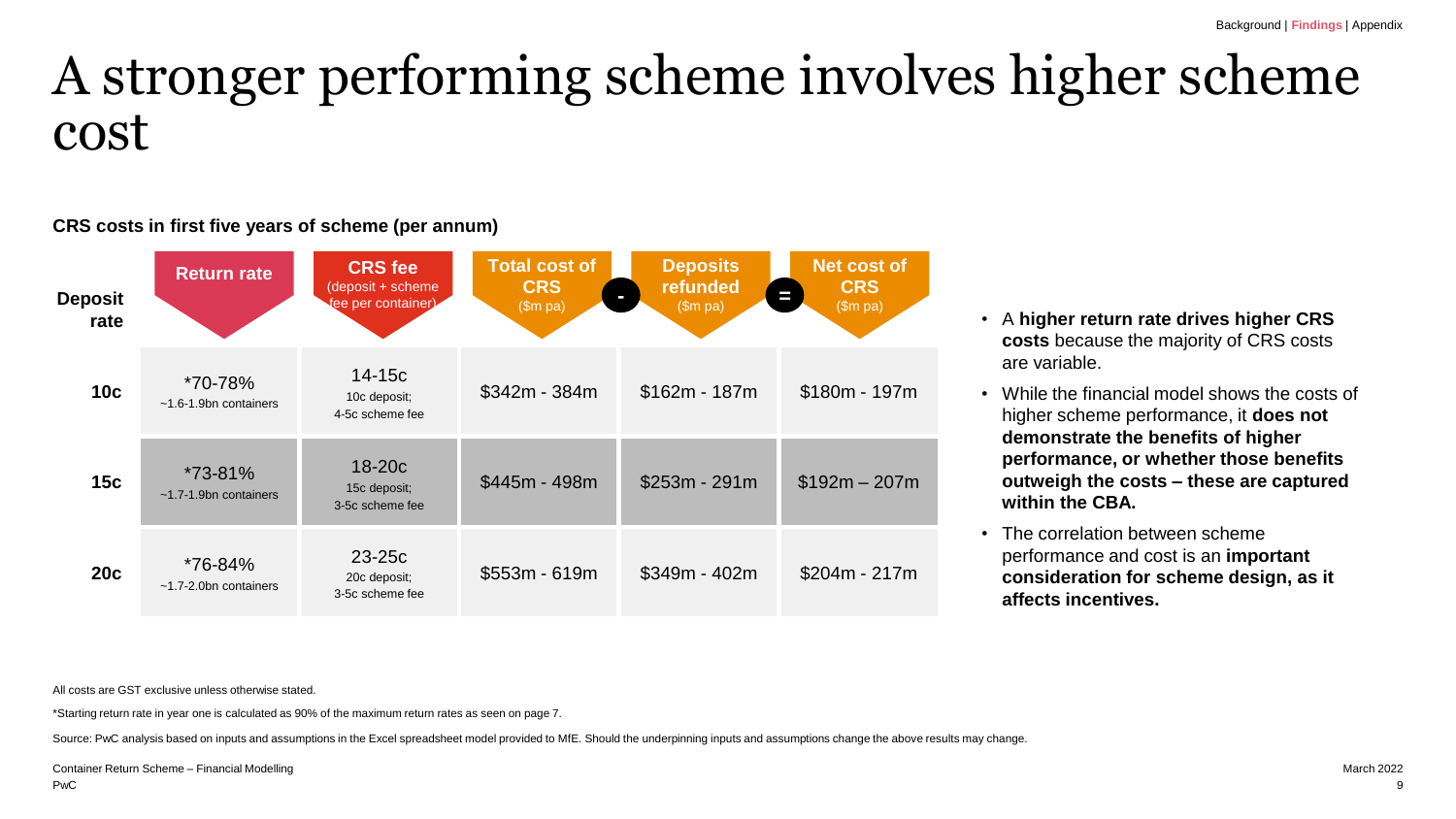### Return rate is the biggest cost driver of a CRS as the majority of scheme costs are variable (1 of 2)

**Scheme cost sensitivity in first year of scheme - 20c cost neutral model**

![](_page_9_Figure_3.jpeg)

Source: PwC analysis based on inputs and assumptions in the Excel spreadsheet model provided to MfE. Should the underpinning inputs and assumptions change the above results may change.

The return rate sensitivity is additive, and the volume and scheme costs sensitivities are multiplicative. The 'volume' refers to the total volume of containers sold, and the 'Scheme costs' refers to the total scheme costs capex.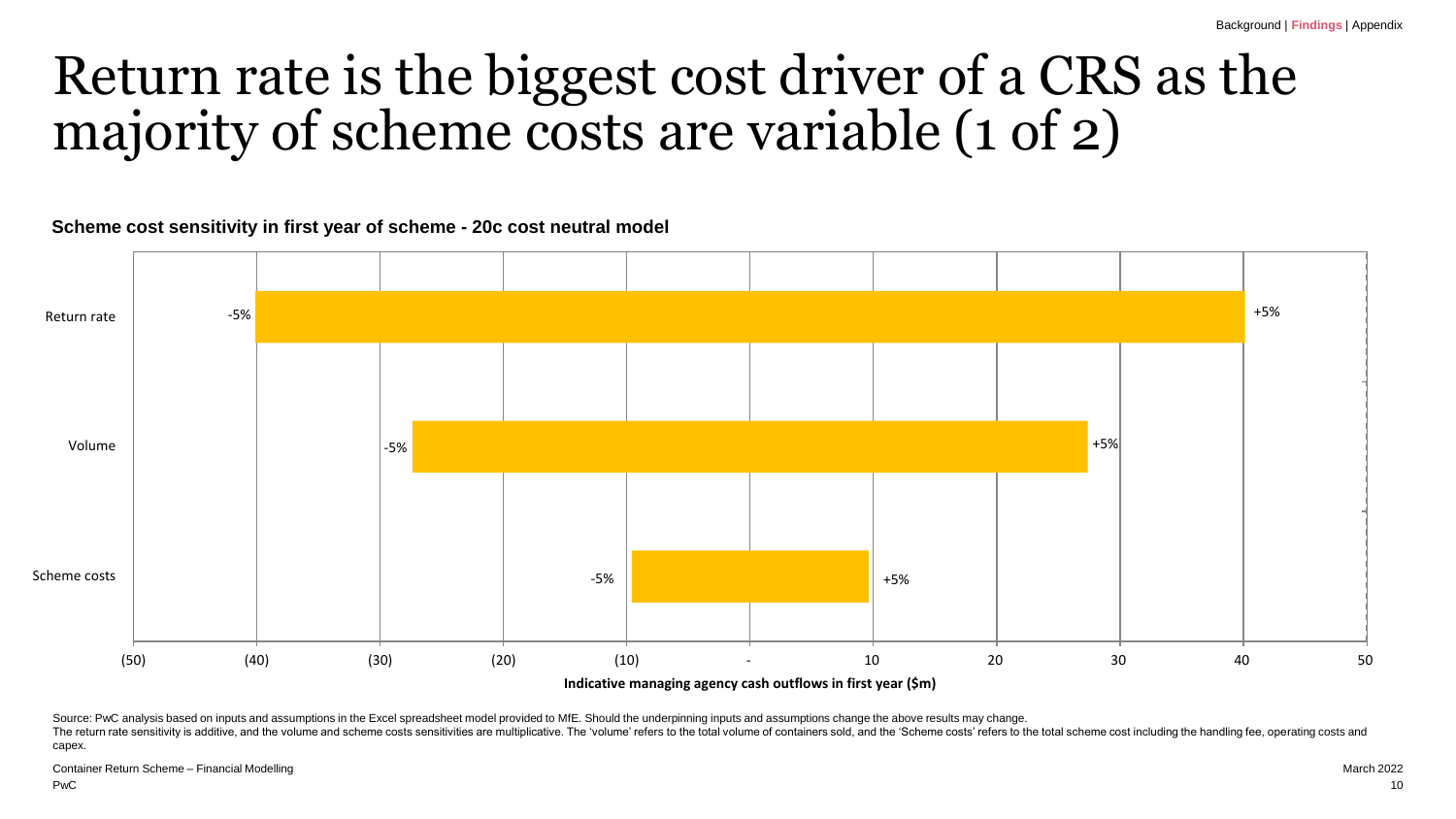### Return rate is the biggest cost driver of a CRS as the majority of scheme costs are variable (2 of 2)

**Scheme cost sensitivity in fifth year of scheme - 20c cost neutral model**

![](_page_10_Figure_3.jpeg)

Source: PwC analysis based on inputs and assumptions in the Excel spreadsheet model provided to MfE. Should the underpinning inputs and assumptions change the above results may change.

Container Return Scheme – Financial Modelling March 2022 Narch 2022 The return rate sensitivity is additive, and the volume and scheme costs sensitivities are multiplicative. The 'volume' refers to the total volume of containers sold, and the 'Scheme costs' refers to the total scheme costs capex.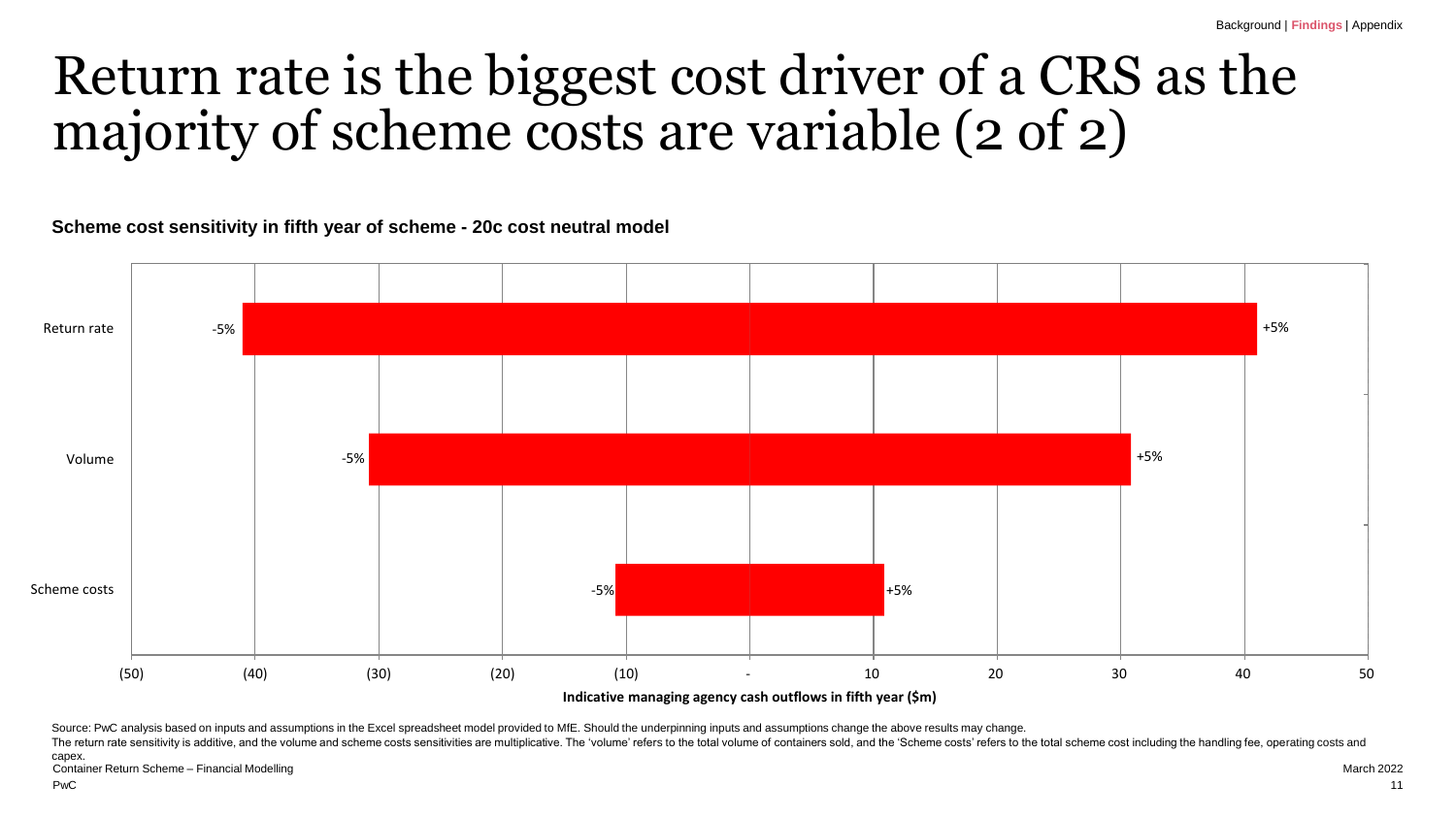### Deposit fee and handling fee payments are the biggest contributor to scheme costs (1 of 2)

#### **Scheme revenue in first year of scheme – 20c cost neutral model Scheme costs in first year of scheme – 20c cost neutral model**

![](_page_11_Figure_4.jpeg)

![](_page_11_Figure_5.jpeg)

Source: PwC analysis based on inputs and assumptions in the Excel spreadsheet model provided to MfE. Should the underpinning inputs and assumptions change the above results may change.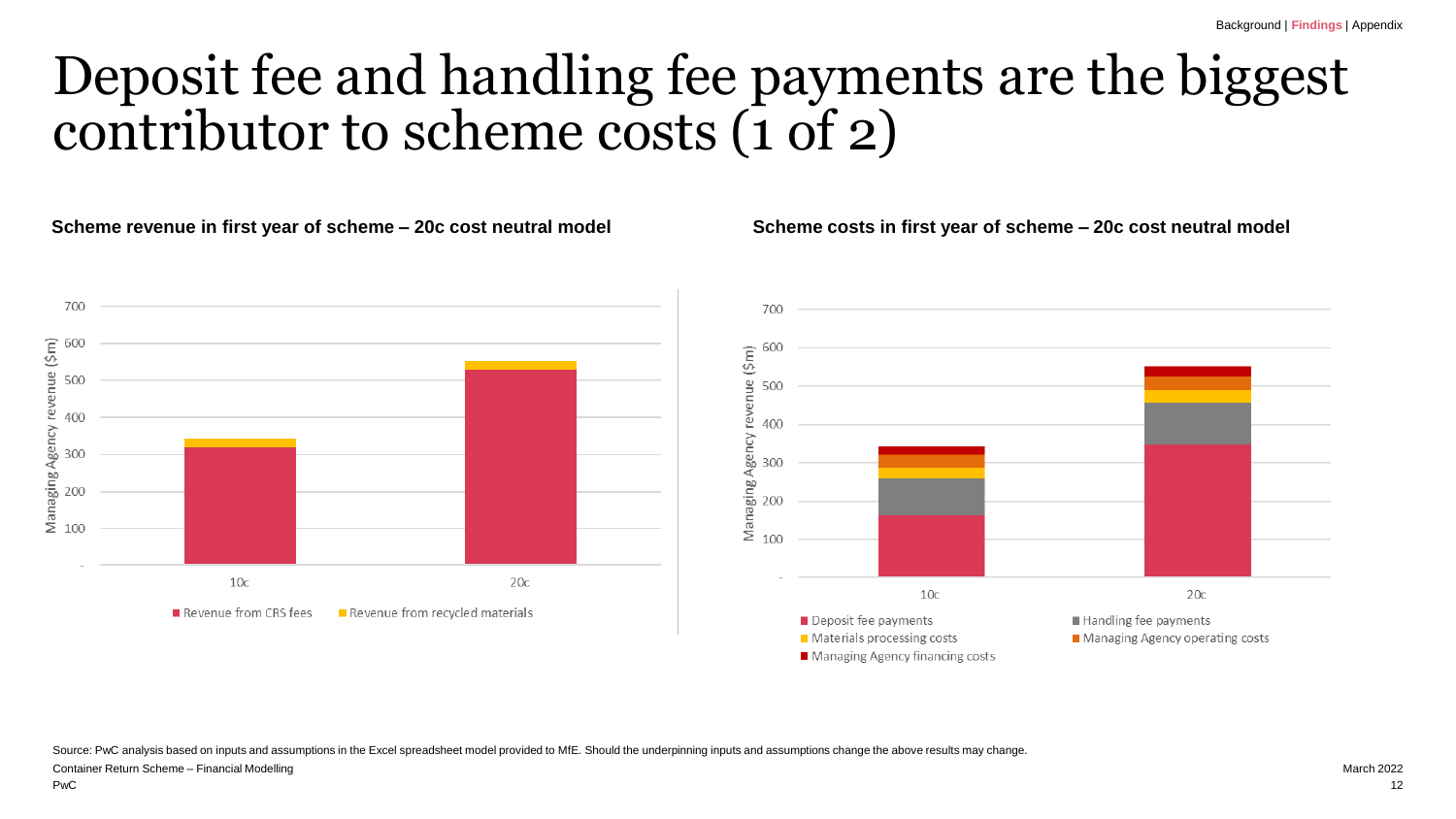### Deposit fee and handling fee payments are the biggest contributor to scheme costs (2 of 2)

**Scheme revenue in fifth year of scheme – 20c cost neutral model Scheme costs in fifth year of scheme – 20c cost neutral model**

![](_page_12_Figure_4.jpeg)

![](_page_12_Figure_5.jpeg)

Source: PwC analysis based on inputs and assumptions in the Excel spreadsheet model provided to MfE. Should the underpinning inputs and assumptions change the above results may change.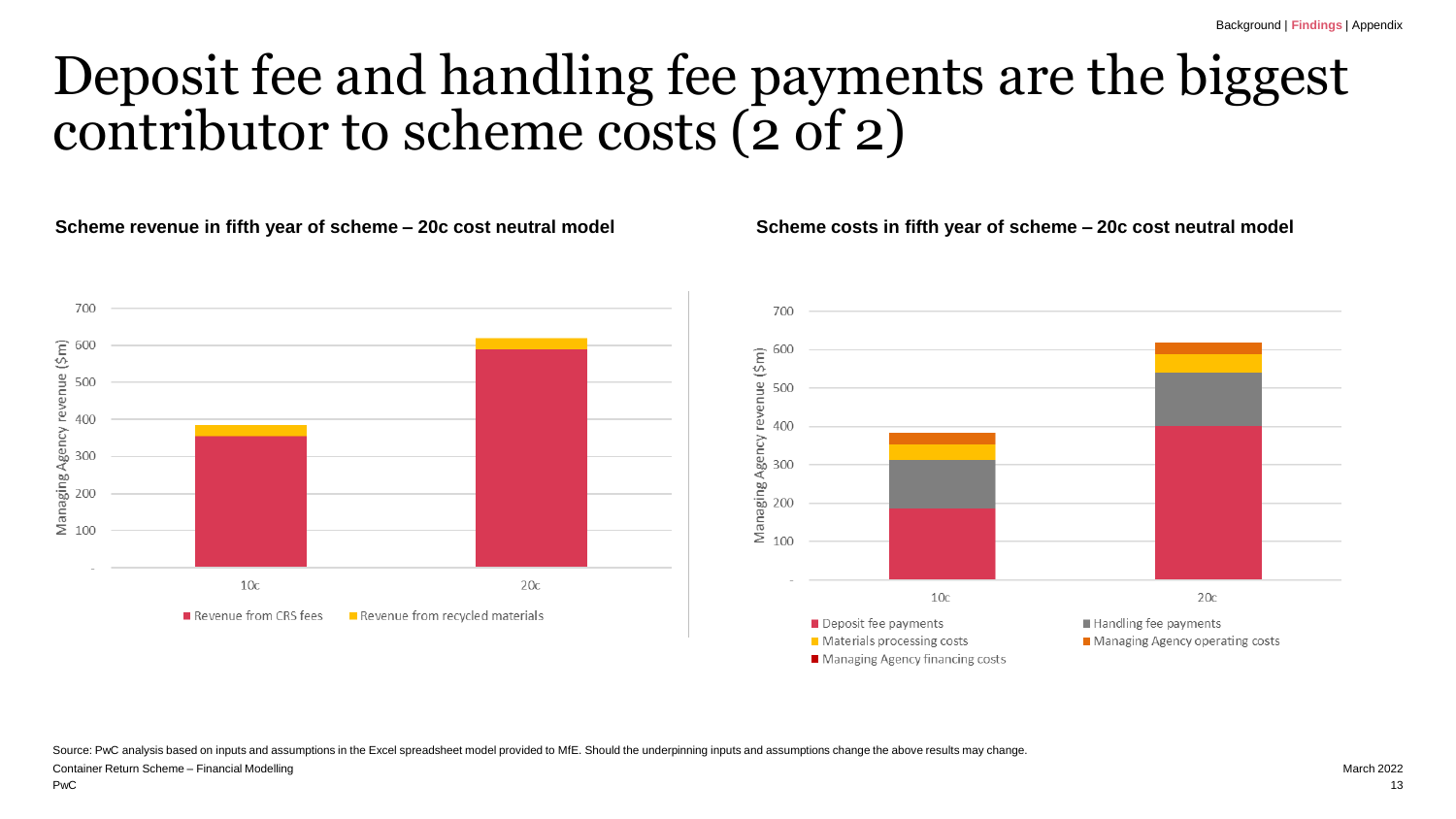### By year 10, between 1.8-2.1 billion containers p.a. could be returned depending on scheme design choice

**Number of containers sent to return facilities under different deposit rates**

**Estimated container flow - 20c cost neutral model (milk out)**

![](_page_13_Figure_4.jpeg)

Source: PwC analysis based on inputs and assumptions in the Excel spreadsheet model provided to MfE. Should the underpinning inputs and assumptions change the above results may change.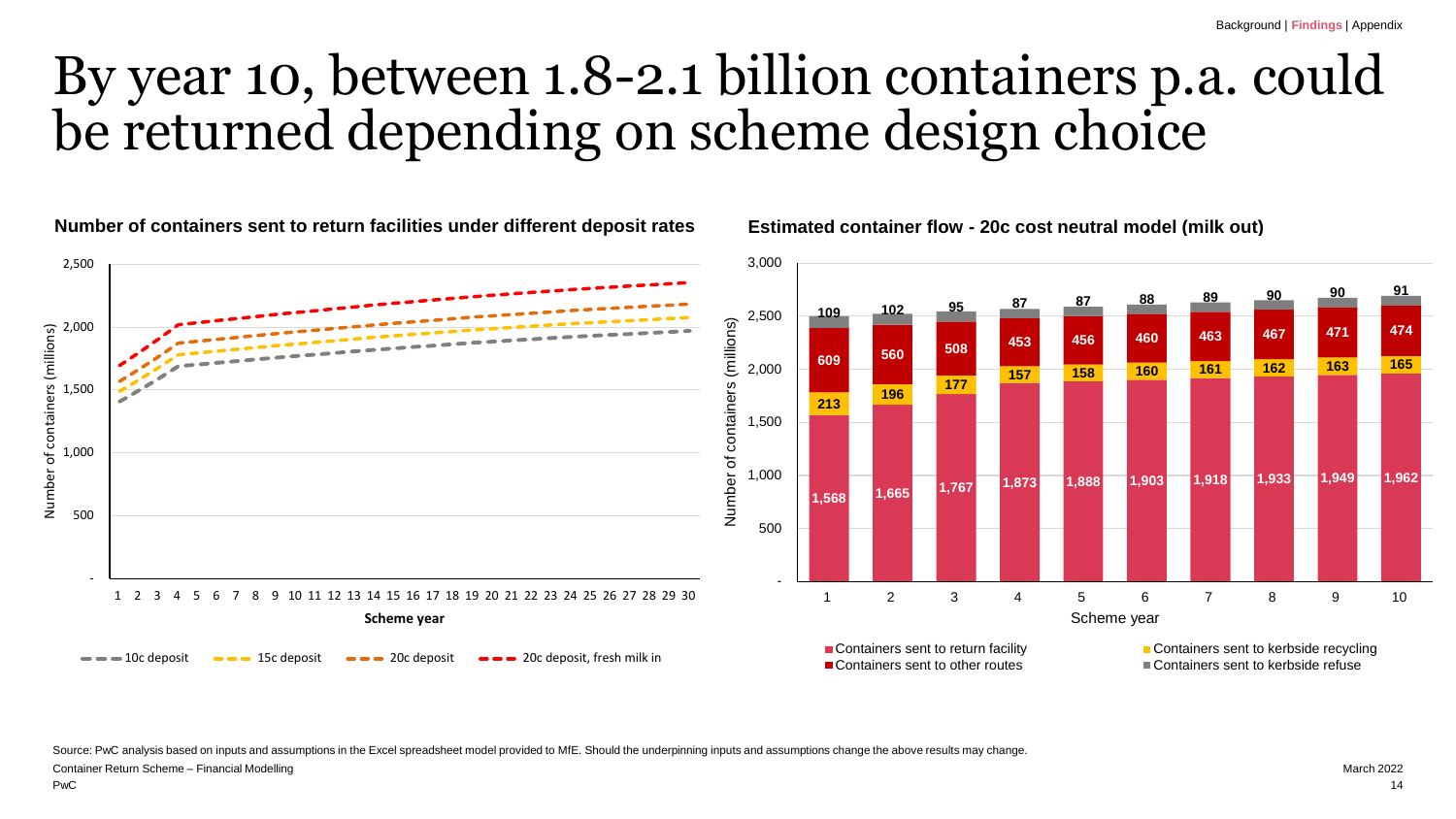### MRF operators / local government will benefit from the scheme through reduced costs and deposit fee revenue

**Indicative savings and revenue for local governments / MRF operators – 20 cost neutral model**

![](_page_14_Figure_3.jpeg)

Deposit fee revenue from kerbside recycling to councils / MRFs Indicative kerbside recycling cost savings Indicative kerbside refuse cost savings Indicative landfill disposal cost savings Indicative kerbside refuse cost sa

Source: PwC analysis based on inputs and assumptions in the Excel spreadsheet model provided to MfE. Should the underpinning inputs and assumptions change the above results may change.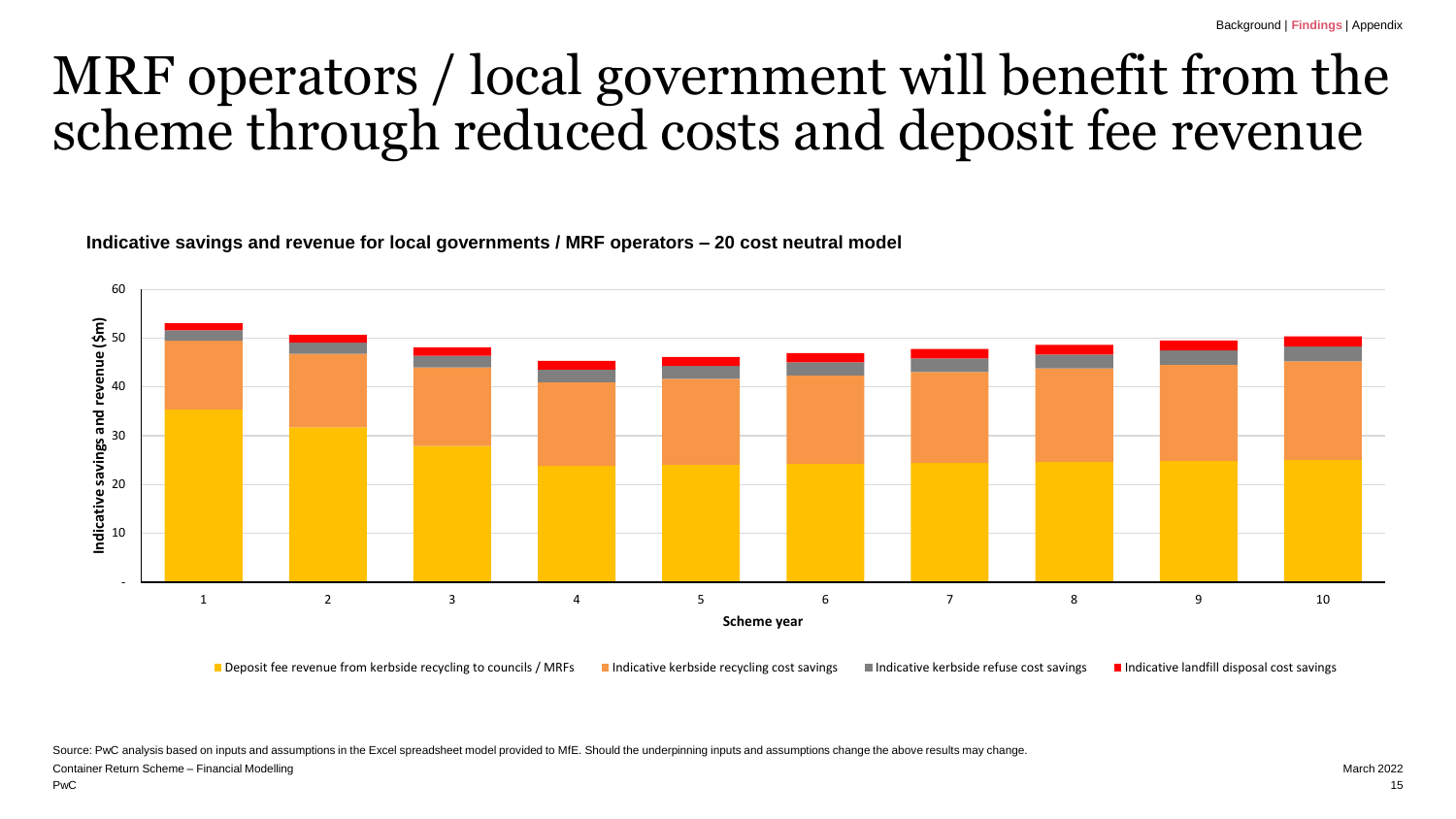## The average household participating in the scheme may pay a net scheme fee between \$78-\$103 per year\*

| <b>Deposit</b><br>rate             | <b>CRS fees paid</b><br>(S pa) | <b>GST</b><br>$($p_2)$<br>Ð | <b>Total cost</b><br>(S pa)<br>$\equiv$ | <b>Estimated deposit</b><br>refund available<br>(\$p]<br>$\overline{\phantom{a}}$ | <b>Net cost</b><br>(\$pa)<br>T |
|------------------------------------|--------------------------------|-----------------------------|-----------------------------------------|-----------------------------------------------------------------------------------|--------------------------------|
| 10c<br>$(70-78%$<br>return)        | $$171 - 184$                   | $$26 - 28$                  | $$197 - 212$                            | \$124                                                                             | $$73 - 88$                     |
| 15c<br>$(73 - 81\%)$<br>return)    | $$225-243$                     | $$34-36$                    | $$259 - 279$                            | \$186                                                                             | $$73 - 93$                     |
| <b>20c</b><br>$(76-84%$<br>return) | $$283 - 305$                   | $$42 - 46$                  | $$325 - 351$                            | \$248                                                                             | $$78 - 103$                    |

**Average participating household cost in first five years of scheme (per annum)**

\*Please note the 'Net cost' to households is an indicative estimate for an average household. In reality the net cost between households will vary depending on consumer behaviour. The above analysis assumes a 6.5% reductio response to the change in price. The model and analysis of "net scheme costs to households" does not include the savings to households from the modelled 6.5% reduction which includes the total product purchase price, in ad assumption is consistent with estimated consumption reduction in non-alcoholic drinks as per the Queensland Productivity Commission: container refund scheme, price monitoring review. Actual market response will vary.

Estimated deposit refund available is constant throughout the five years as the average containers purchased per household and the deposit fee remains constants.

Benefits to the average household of higher performance are captured within the CBA

Note: Averages are calculated based on the total New Zealand population. 'Estimated deposit refund available' assumes a given consumer returns containers all containers purchased.

Source: PwC analysis based on inputs and assumptions in the Excel spreadsheet model provided to MfE. Should the underpinning inputs and assumptions change the above results may change.

Container Return Scheme – Financial Modelling March 2022 Narch 2022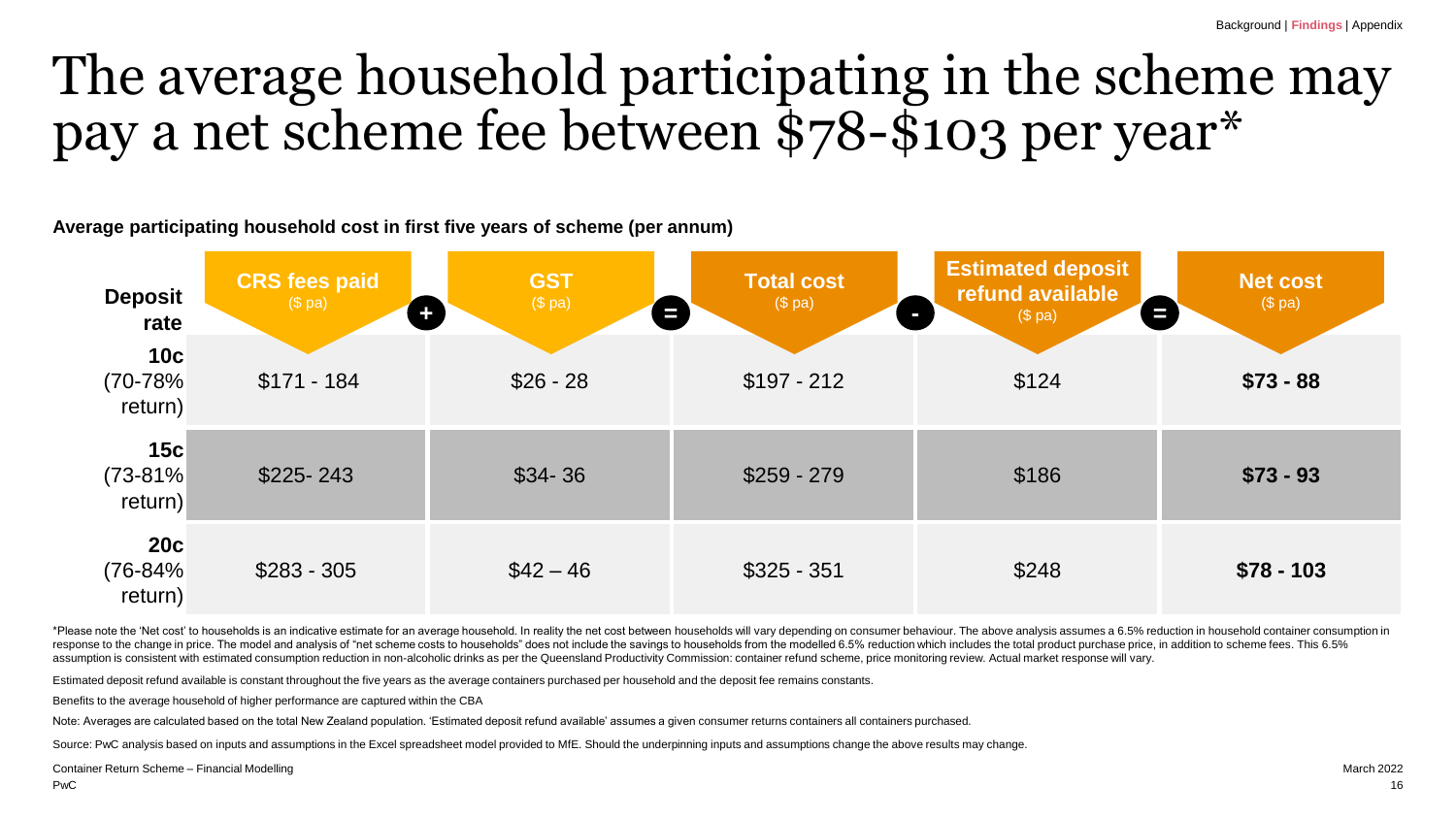## Including fresh milk in the scheme could increase the net scheme fees to participating household by \$3-\$4 pa

**Implications of varying deposit rates by beverage type (10c, 15c and 20c, and 20c milk in) in first five years of scheme (per annum)**

![](_page_16_Figure_3.jpeg)

The above analysis assumes a 6.5% reduction in household container consumption in response to the change in price. The model and analysis of "net scheme costs to households" does not include the savings to households from includes the total product purchase price, in addition to scheme fees. This 6.5% assumption is consistent with estimated consumption reduction in non-alcoholic drinks as per the Queensland Productivity Commission: containe Actual market response will vary.

The return rates across the different schemes relate to containers that are eligible for the scheme, therefore the same return rate is observed whether fresh milk is in or out.

Note: Averages are calculated based on the total New Zealand population. 'Estimated deposit refund available' assumes a given consumer returns containers all containers purchased.

Source: PwC analysis based on inputs and assumptions in the Excel spreadsheet model provided to MfE. Should the underpinning inputs and assumptions change the above results may change.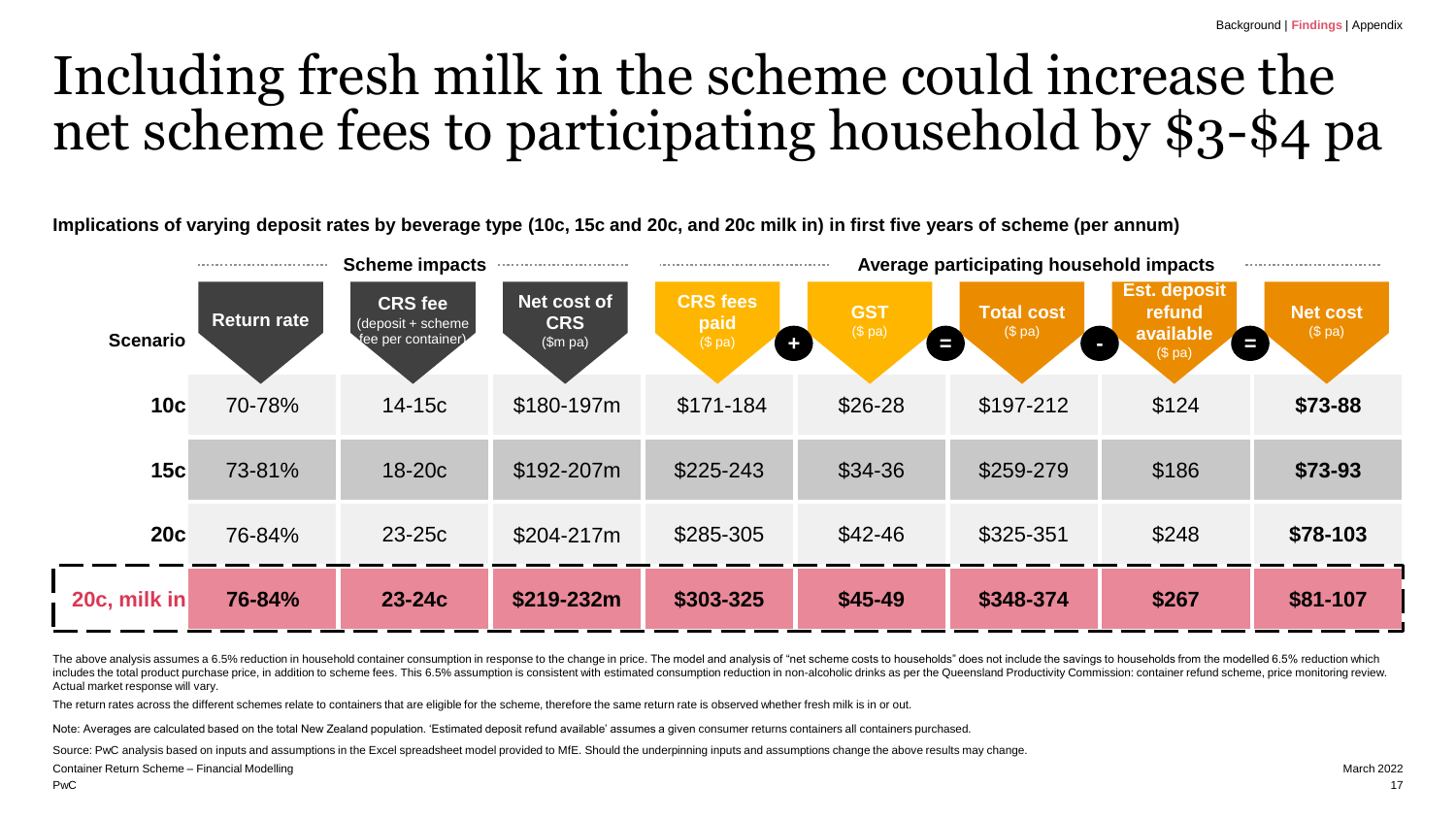### Price implications are dependent on the containers per unit and the consumers participation in the scheme

**Theoretical price increase for beverage products in first year of scheme - 20c cost neutral model** 

|                                                  |                                                                       | <b>Costs and refunds</b>                            |                                                             | <b>Price impact</b>                               |                                                     |  |  |
|--------------------------------------------------|-----------------------------------------------------------------------|-----------------------------------------------------|-------------------------------------------------------------|---------------------------------------------------|-----------------------------------------------------|--|--|
| <b>Example</b><br><b>Product</b>                 | <b>A. Theoretical cost</b><br><b>before CRS fees</b><br>(\$ per unit) | <b>B. CRS fees</b><br>*(incl. GST)<br>(\$ per unit) | <b>C. Refund available</b><br>$($ \$ per unit) <sup>'</sup> | <b>Total cost</b><br>price impact<br>$(B \div A)$ | <b>Net cost price</b><br>impact<br>$((B-C) \div A)$ |  |  |
| <b>Milk</b><br>(1 container)                     | 3.50                                                                  | 0.26                                                | 0.20                                                        | 7.6%                                              | $1.8\%$ (6 cents)                                   |  |  |
| Wine<br>$(1$ container)                          | 20.00                                                                 | 0.26                                                | 0.20                                                        | 1.3%                                              | $0.3\%$ (6 cents)                                   |  |  |
| <b>Beer</b><br>(6 containers)                    | 20.00                                                                 | 1.59                                                | 1.20                                                        | 7.9%                                              | $1.9\%$ (39 cents)                                  |  |  |
| <b>Carbonated</b><br>beverages<br>(6 containers) | 10.00                                                                 | 1.59                                                | 1.20                                                        | 15.9%                                             | $3.9\%$ (39 cents)                                  |  |  |

\*The above analysis assumes 100% of the CRS cost per unit will be passed through to customers.

\*As the price of the product increases, the GST applicable to the product will increase.

Source: PwC analysis based on inputs and assumptions in the Excel spreadsheet model provided to MfE. Should the underpinning inputs and assumptions change the above results may change.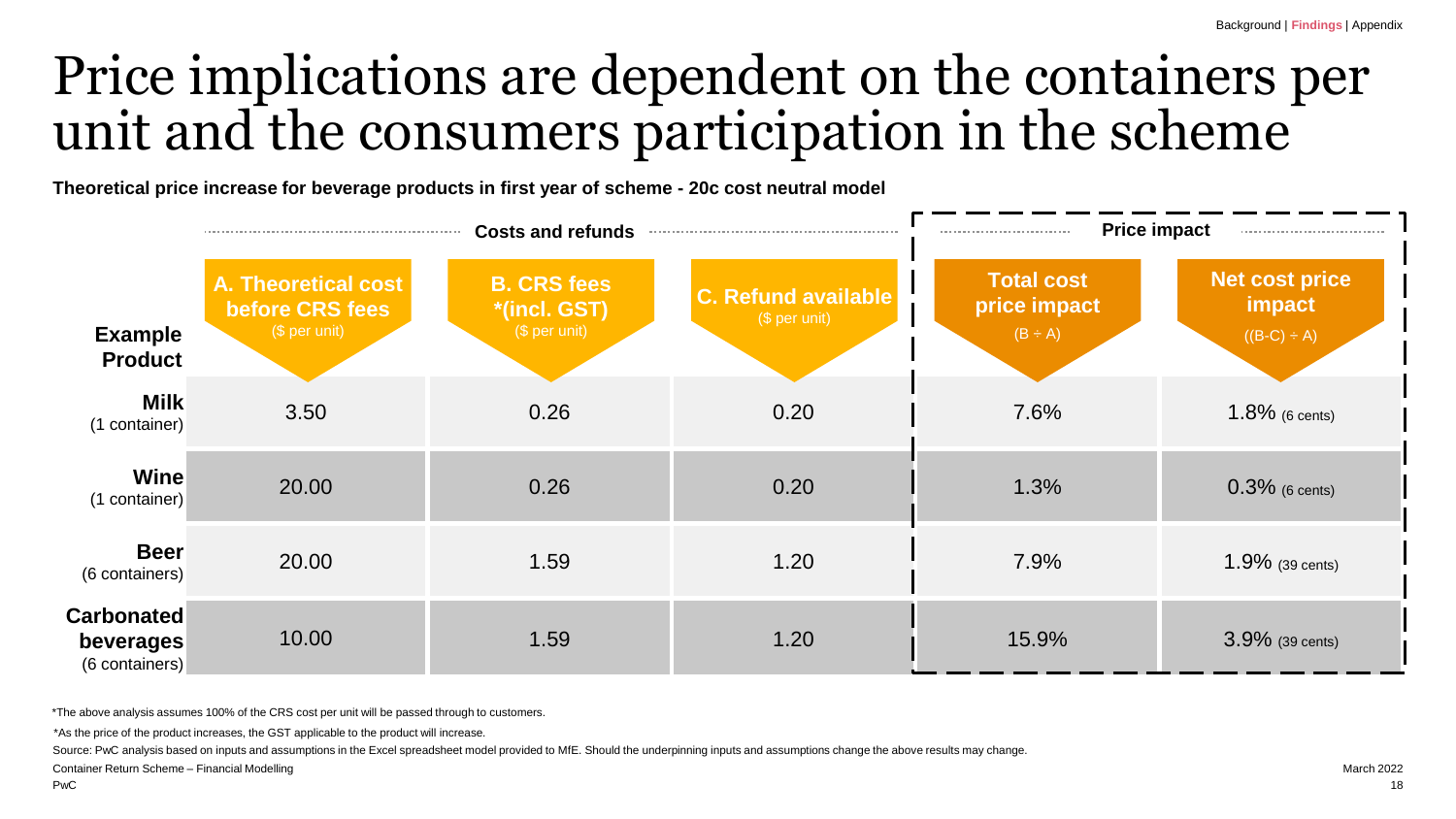### The majority of containers are expected to be returned at RVMs for both return facility concentration scenarios

|                                              | $\alpha$ , and the contract the contraction of the contract of the contraction $\beta$ and $\beta$ and $\beta$ and $\beta$ and $\beta$ and $\beta$ and $\beta$ |                                                                               |                                       |                                                            |  |  |  |  |  |  |  |
|----------------------------------------------|----------------------------------------------------------------------------------------------------------------------------------------------------------------|-------------------------------------------------------------------------------|---------------------------------------|------------------------------------------------------------|--|--|--|--|--|--|--|
| <b>Return facility</b><br>concentration:     | <b>Type of return</b><br>facility                                                                                                                              | <b>Handling fees paid</b><br>to return facilities<br>$(sm\overline{pa})$<br>÷ | <b>Number of return</b><br>facilities | <b>Average revenue</b><br>per return facility<br>(pa)<br>T |  |  |  |  |  |  |  |
| 1. Major                                     | <b>OTC</b>                                                                                                                                                     | $$5m-7m$                                                                      | 104-107                               | $$52,000 - $65,000$                                        |  |  |  |  |  |  |  |
| supermarkets<br>+ zero waste                 | <b>Automated depot</b>                                                                                                                                         | $$11m-14m$                                                                    | 52-54                                 | $$206,000 - $260,000$                                      |  |  |  |  |  |  |  |
| <b>centres</b>                               | <b>RVM</b>                                                                                                                                                     | \$91m-118m                                                                    | 668-692                               | \$136,000 - \$171,000                                      |  |  |  |  |  |  |  |
| 2. Scenario 1 +                              | <b>OTC</b>                                                                                                                                                     | $$11m-14m$                                                                    | 1,585-1,641                           | $$7,000 - $9,000$                                          |  |  |  |  |  |  |  |
| additional<br>voluntary<br>return facilities | Automated depot                                                                                                                                                | $$11m-14m$                                                                    | 52-54                                 | \$210,000 - \$263,000                                      |  |  |  |  |  |  |  |
|                                              | <b>RVM</b>                                                                                                                                                     | \$87m-113m                                                                    | 668-692                               | $$130,000 - $163,000$                                      |  |  |  |  |  |  |  |

**Average revenue per return facility in first five years of scheme (per annum) - 20c cost neutral model**

Analysis assumes that the number of return facilities increase at population growth rate and handling fees grow at inflation

Scenario 1 assumes the following proportions of containers returned: 5% OTC, 10% Automated depot, 85% RVM

Scenario 2 assumes the following proportions of containers returned: 10% OTC, 10% Automated depot, 80% RVM; assumes an additional 1,431 voluntary return facilities based on some European schemes

Source: PwC analysis based on inputs and assumptions in the Excel spreadsheet model provided to MfE. Should the underpinning inputs and assumptions change the above results may change.

- Stores are compensated for operating return facilities by receiving a handling fee per container.
- **The majority of containers (80- 85%) are expected to be returned at major supermarkets operating RVMs,** 5-10% are assumed to be returned at OTC facilities.
- Assuming a 6.3c handling fee, **OTC retailers could receive \$52,000 - \$65,000 p.a. under scenario 1 and \$7,000 - \$9,000 p.a. under scenario 2 (dependant on return facility density).**
- **Average revenue for RVMs and automated depots is less sensitive to return facility density.**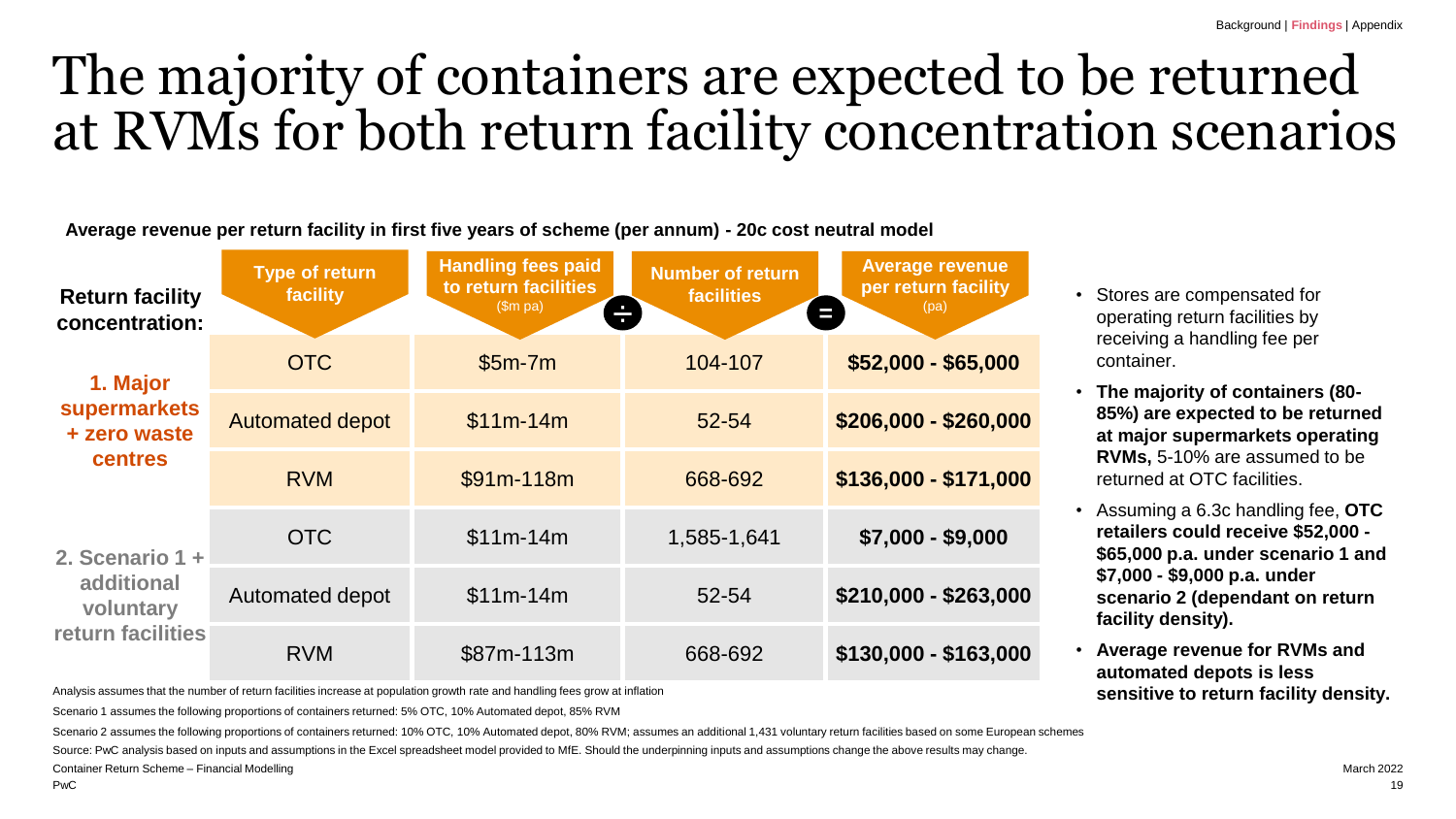#### **Managing agency revenue and costs (FY23-FY32) - 10c neutral model**

| <b>Nominal \$m</b>                      | <b>FY23</b>              | <b>FY24</b>    | <b>FY25</b>    | <b>FY26</b>    | <b>FY27</b>    | <b>FY28</b>    | <b>FY29</b>    | <b>FY30</b>    | <b>FY31</b>    | <b>FY32</b>              |
|-----------------------------------------|--------------------------|----------------|----------------|----------------|----------------|----------------|----------------|----------------|----------------|--------------------------|
| Revenue                                 |                          |                |                |                |                |                |                |                |                |                          |
| Deposit fees                            | $\overline{\phantom{a}}$ | 231.1          | 233.2          | 235.3          | 237.4          | 239.3          | 241.2          | 243.1          | 245.1          | 247.0                    |
| Scheme fees                             | $\blacksquare$           | 87.9           | 98.9           | 116.2          | 112.3          | 116.3          | 120.6          | 125.0          | 129.7          | 134.2                    |
| Advanced material recycling fees        | $\blacksquare$           | $\sim$         |                | $\sim$         | $\sim$         | $\sim$         | $\blacksquare$ | $\blacksquare$ | $\blacksquare$ |                          |
| Interest on cash reserves               | $\blacksquare$           | 0.0            | 0.0            | 0.0            | 0.0            | 0.0            | 0.0            | $\blacksquare$ |                |                          |
| Funding from loan                       | 58.2                     | $\sim$         | $\blacksquare$ | $\sim$         | $\sim$         | $\sim$         | $\blacksquare$ | $\blacksquare$ | $\blacksquare$ | $\overline{\phantom{a}}$ |
| <b>Total revenue</b>                    | 58.2                     | 319.0          | 332.1          | 351.5          | 349.7          | 355.6          | 361.8          | 368.1          | 374.8          | 381.2                    |
| <b>Direct costs</b>                     |                          |                |                |                |                |                |                |                |                |                          |
| Handling fees for return facilities     | $\blacksquare$           | 95.9           | 104.0          | 112.8          | 122.1          | 125.6          | 129.1          | 132.7          | 136.5          | 140.3                    |
| Deposit fee payments                    | $\sim$                   | 162.3          | 169.6          | 177.2          | 185.2          | 186.7          | 188.2          | 189.7          | 191.2          | 192.7                    |
| Net cost to recycle materials           | $\blacksquare$           | 5.1            | 7.3            | 9.6            | 12.2           | 12.7           | 13.3           | 13.8           | 14.4           | 15.0                     |
| Capex                                   | 25.0                     | $\sim$         | $\sim$         | $\sim$         | 0.2            | $\sim$         | $\blacksquare$ | $\sim$         | 0.2            | $\sim$                   |
| <b>Total direct costs</b>               | 25.0                     | 263.3          | 280.9          | 299.6          | 319.7          | 325.0          | 330.6          | 336.3          | 342.3          | 348.1                    |
| <b>Indirect costs</b>                   |                          |                |                |                |                |                |                |                |                |                          |
| Admin and support services              | $\blacksquare$           | 11.7           | 9.5            | 9.7            | 9.9            | 10.1           | 10.3           | 10.5           | 10.7           | 11.0                     |
| Professional services                   | 9.6                      | 4.0            | 2.5            | 2.5            | 2.6            | 2.6            | 2.7            | 2.7            | 2.8            | 2.8                      |
| Marketing and communication<br>expenses | $\blacksquare$           | 5.9            | 4.8            | 4.9            | 5.0            | 5.1            | 5.2            | 5.3            | 5.4            | 5.5                      |
| Employee benefits expense               | 0.3                      | 3.9            | 4.0            | 4.1            | 4.2            | 4.2            | 4.3            | 4.4            | 4.5            | 4.6                      |
| Other expenses                          | 1.8                      | 7.3            | 7.5            | 7.6            | 7.8            | 8.0            | 8.1            | 8.3            | 8.4            | 8.6                      |
| Office lease                            | $\blacksquare$           | 0.2            | 0.2            | 0.2            | 0.2            | 0.2            | 0.2            | 0.2            | 0.2            | 0.2                      |
| <b>Total indirect costs</b>             | 11.6                     | 33.0           | 28.4           | 29.0           | 29.6           | 30.2           | 30.8           | 31.4           | 32.0           | 32.7                     |
| <b>Total expenses</b>                   | 36.7                     | 296.3          | 309.4          | 328.6          | 349.3          | 355.2          | 361.3          | 367.7          | 374.4          | 380.8                    |
| Other cash outflows                     |                          |                |                |                |                |                |                |                |                |                          |
| Change in working capital               | 21.5                     | 1.3            | 1.4            | 1.4            | 0.4            | 0.4            | 0.4            | 0.4            | 0.4            | 0.4                      |
| Loan repayments                         | $\sim$                   | 21.4           | 21.4           | 21.4           | $\sim$         | $\sim$         | $\sim$         | $\sim$         | $\sim$         | $\sim$                   |
| <b>Surplus / (Deficit)</b>              | $\blacksquare$           | $\blacksquare$ | $\blacksquare$ | $\blacksquare$ | $\blacksquare$ | $\blacksquare$ | $\blacksquare$ |                |                |                          |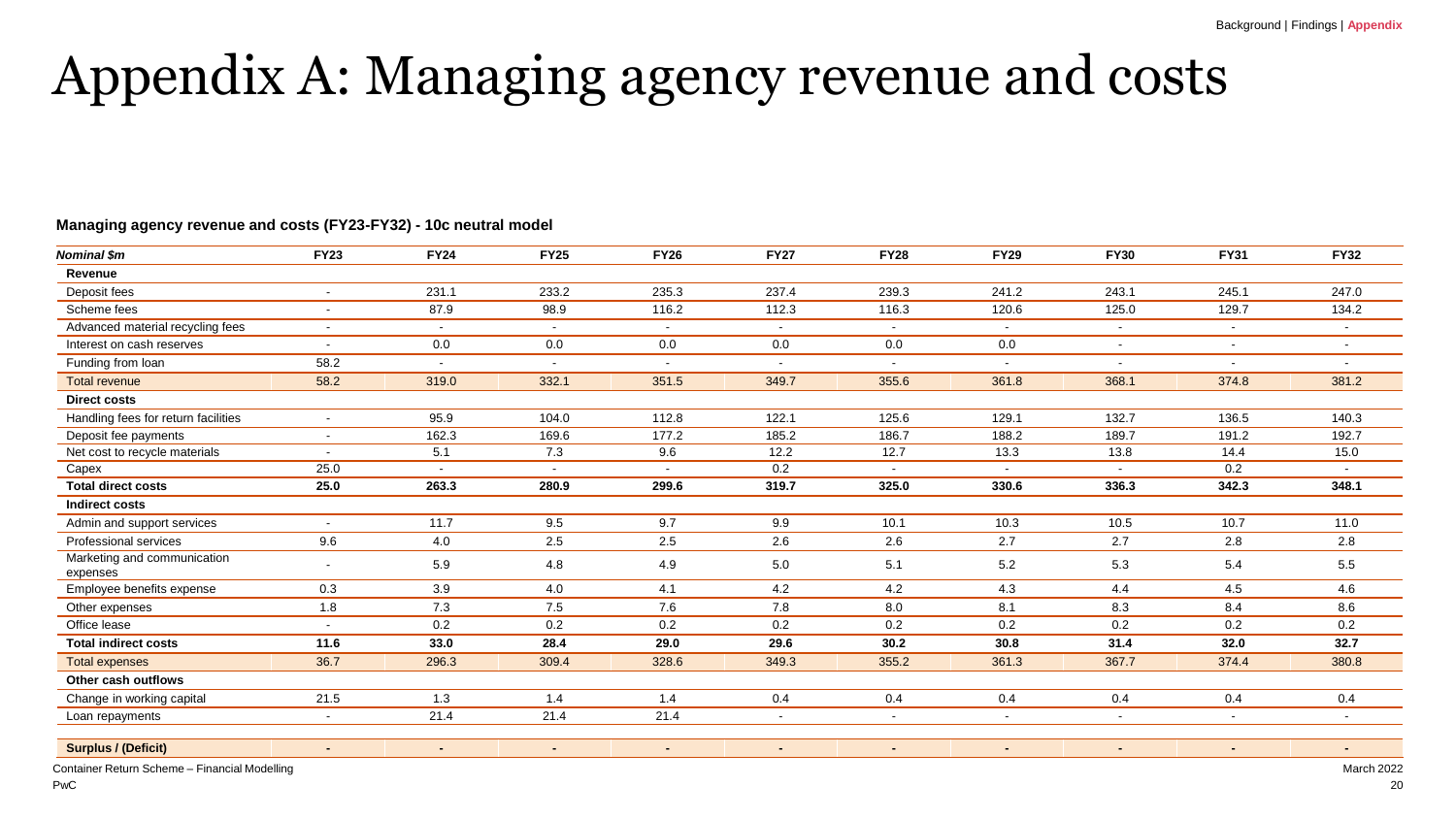#### **Managing agency revenue and costs (FY23-FY32) - 15c cost neutral model**

| <b>Nominal \$m</b>                      | <b>FY23</b>    | <b>FY24</b>    | <b>FY25</b>    | <b>FY26</b>    | <b>FY27</b>    | <b>FY28</b>    | <b>FY29</b>              | <b>FY30</b>    | <b>FY31</b>    | <b>FY32</b>              |
|-----------------------------------------|----------------|----------------|----------------|----------------|----------------|----------------|--------------------------|----------------|----------------|--------------------------|
| Revenue                                 |                |                |                |                |                |                |                          |                |                |                          |
| Deposit fees                            | $\sim$         | 346.6          | 349.8          | 352.9          | 356.1          | 358.9          | 361.8                    | 364.7          | 367.6          | 370.6                    |
| Scheme fees                             |                | 73.7           | 88.3           | 109.3          | 105.7          | 109.8          | 114.2                    | 118.7          | 123.6          | 128.2                    |
| Advanced material recycling fees        | $\sim$         | $\sim$         | $\sim$         | $\sim$         | $\sim$         | $\sim$         | $\sim$                   | $\blacksquare$ | $\sim$         | $\sim$                   |
| Interest on cash reserves               | $\sim$         | $\sim$         | $\blacksquare$ | $\blacksquare$ | $\blacksquare$ | $\blacksquare$ | $\blacksquare$           | $\blacksquare$ | $\blacksquare$ | $\overline{\phantom{a}}$ |
| Funding from loan                       | 67.3           |                | $\blacksquare$ | $\blacksquare$ | $\blacksquare$ | $\blacksquare$ | $\blacksquare$           | $\blacksquare$ | $\blacksquare$ |                          |
| <b>Total revenue</b>                    | 67.3           | 420.4          | 438.1          | 462.2          | 461.8          | 468.7          | 476.0                    | 483.4          | 491.3          | 498.8                    |
| <b>Direct costs</b>                     |                |                |                |                |                |                |                          |                |                |                          |
| Handling fees for return facilities     | $\sim$         | 101.4          | 109.9          | 119.0          | 128.8          | 132.4          | 136.1                    | 140.0          | 143.9          | 147.9                    |
| Deposit fee payments                    | $\blacksquare$ | 252.6          | 264.0          | 275.9          | 288.3          | 290.6          | 292.9                    | 295.3          | 297.6          | 300.0                    |
| Net cost to recycle materials           | $\sim$         | 7.0            | 9.3            | 11.7           | 14.4           | 15.0           | 15.6                     | 16.3           | 16.9           | 17.6                     |
| Capex                                   | 26.2           | $\sim$         | $\blacksquare$ | $\blacksquare$ | 0.2            | $\blacksquare$ | $\overline{\phantom{a}}$ | $\blacksquare$ | 0.2            |                          |
| <b>Total direct costs</b>               | 26.2           | 361.0          | 383.1          | 406.6          | 431.7          | 438.0          | 444.7                    | 451.5          | 458.7          | 465.6                    |
| Indirect costs                          |                |                |                |                |                |                |                          |                |                |                          |
| Admin and support services              | $\sim$         | 11.7           | 9.5            | 9.7            | 9.9            | 10.1           | 10.3                     | 10.5           | 10.7           | 11.0                     |
| <b>Professional services</b>            | 9.6            | 4.0            | 2.5            | 2.5            | 2.6            | 2.6            | 2.7                      | 2.7            | 2.8            | 2.8                      |
| Marketing and communication<br>expenses |                | 5.9            | 4.8            | 4.9            | 5.0            | 5.1            | 5.2                      | 5.3            | 5.4            | 5.5                      |
| Employee benefits expense               | 0.3            | 3.9            | 4.0            | 4.1            | 4.2            | 4.2            | 4.3                      | 4.4            | 4.5            | 4.6                      |
| Other expenses                          | 1.8            | 7.3            | 7.5            | 7.6            | 7.8            | 8.0            | 8.1                      | 8.3            | 8.4            | 8.6                      |
| Office lease                            | $\sim$         | 0.2            | 0.2            | 0.2            | 0.2            | 0.2            | 0.2                      | 0.2            | 0.2            | 0.2                      |
| <b>Total indirect costs</b>             | 11.6           | 33.0           | 28.4           | 29.0           | 29.6           | 30.2           | 30.8                     | 31.4           | 32.0           | 32.7                     |
| <b>Total expenses</b>                   | 37.8           | 394.0          | 411.6          | 435.6          | 461.3          | 468.2          | 475.5                    | 482.9          | 490.7          | 498.3                    |
| Other cash outflows                     |                |                |                |                |                |                |                          |                |                |                          |
| Change in working capital               | 29.5           | 1.7            | 1.8            | 1.8            | 0.5            | 0.5            | 0.5                      | $0.5\,$        | 0.5            | 0.5                      |
| Loan repayments                         | $\sim$         | 24.7           | 24.7           | 24.7           | $\sim$         | $\sim$         | $\blacksquare$           | $\sim$         | $\sim$         | $\sim$                   |
|                                         |                |                |                |                |                |                |                          |                |                |                          |
| <b>Surplus / (Deficit)</b>              | $\blacksquare$ | $\blacksquare$ | $\blacksquare$ | $\blacksquare$ | ٠              | $\blacksquare$ | $\blacksquare$           | $\blacksquare$ | $\blacksquare$ | $\blacksquare$           |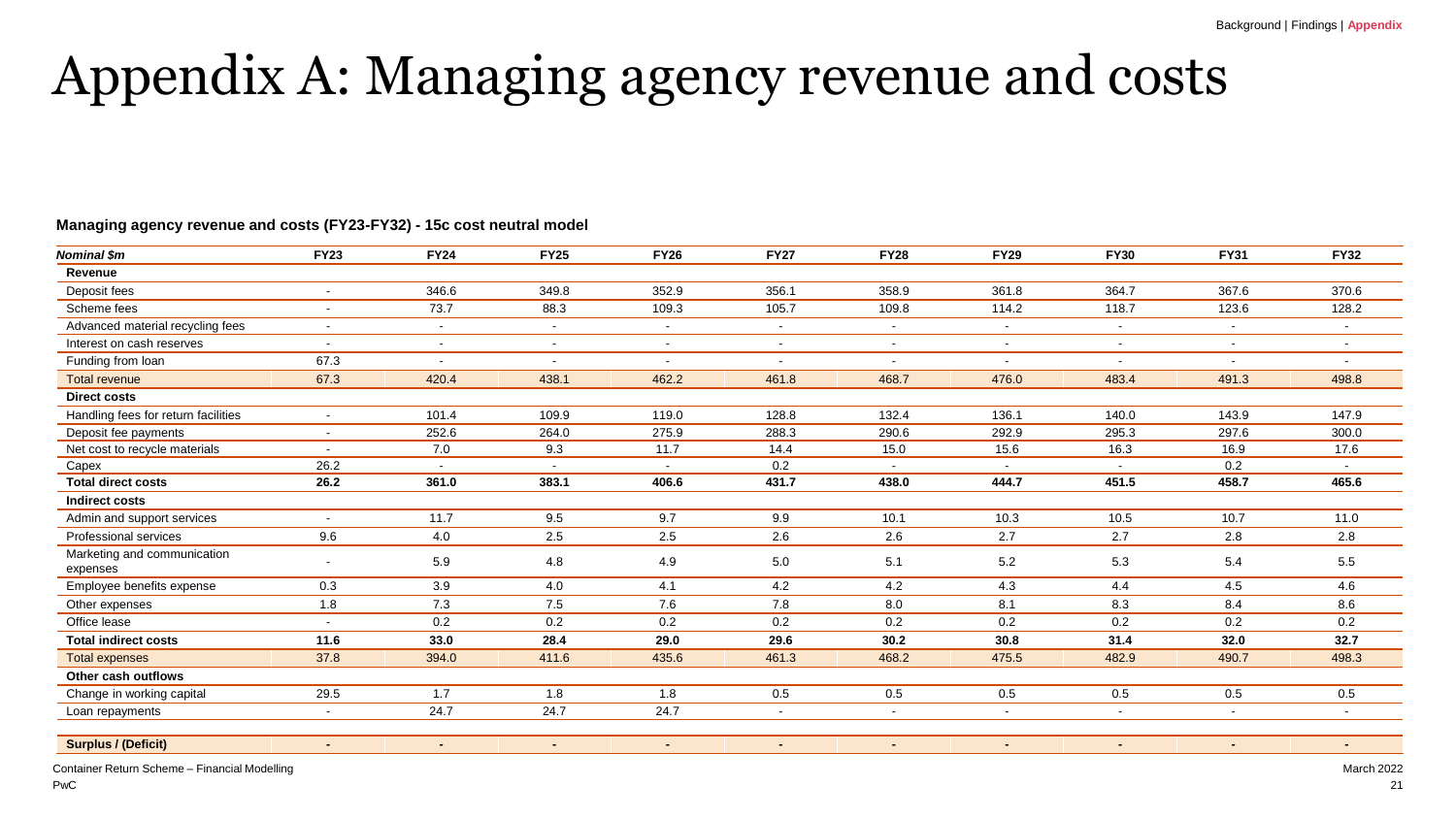#### **Managing agency revenue and costs (FY23-FY32) - 20c cost neutral model**

| <b>Nominal \$m</b>                      | <b>FY23</b>    | <b>FY24</b>    | <b>FY25</b>    | <b>FY26</b>    | <b>FY27</b>              | <b>FY28</b>    | <b>FY29</b>    | <b>FY30</b>    | <b>FY31</b>    | <b>FY32</b>    |
|-----------------------------------------|----------------|----------------|----------------|----------------|--------------------------|----------------|----------------|----------------|----------------|----------------|
| Revenue                                 |                |                |                |                |                          |                |                |                |                |                |
| Deposit fees                            | $\blacksquare$ | 462.2          | 466.4          | 470.6          | 474.8                    | 478.6          | 482.4          | 486.3          | 490.2          | 494.1          |
| Scheme fees                             |                | 65.9           | 84.3           | 109.3          | 106.1                    | 110.3          | 114.9          | 119.7          | 124.8          | 129.5          |
| Advanced material recycling fees        | $\blacksquare$ | $\sim$         | $\sim$         | $\sim$         | $\blacksquare$           | $\sim$         | $\blacksquare$ | $\blacksquare$ | $\blacksquare$ | $\blacksquare$ |
| Interest on cash reserves               | $\sim$         | 0.0            | $\blacksquare$ | $\blacksquare$ | $\overline{\phantom{a}}$ | $\blacksquare$ | $\sim$         | $\sim$         | $\blacksquare$ | $\blacksquare$ |
| Funding from loan                       | 77.0           | $\sim$         | $\blacksquare$ | $\sim$         | $\blacksquare$           | $\sim$         | $\blacksquare$ | $\sim$         | $\sim$         | $\blacksquare$ |
| <b>Total revenue</b>                    | 77.0           | 528.1          | 550.6          | 579.9          | 580.8                    | 588.9          | 597.3          | 605.9          | 614.9          | 623.6          |
| <b>Direct costs</b>                     |                |                |                |                |                          |                |                |                |                |                |
| Handling fees for return facilities     | $\blacksquare$ | 106.9          | 115.7          | 125.2          | 135.4                    | 139.2          | 143.1          | 147.2          | 151.3          | 155.6          |
| Deposit fee payments                    | $\sim$         | 349.0          | 364.8          | 381.2          | 398.4                    | 401.6          | 404.8          | 408.0          | 411.3          | 414.6          |
| Net cost to recycle materials           | $\blacksquare$ | 8.8            | 11.2           | 13.8           | 16.7                     | 17.3           | 18.0           | 18.7           | 19.4           | 20.2           |
| Capex                                   | 27.4           | $\sim$         | $\sim$         | $\sim$         | 0.2                      | $\sim$         | $\sim$         | $\sim$         | 0.2            | $\sim$         |
| <b>Total direct costs</b>               | 27.4           | 464.8          | 491.7          | 520.3          | 550.7                    | 558.1          | 565.9          | 573.9          | 582.3          | 590.4          |
| Indirect costs                          |                |                |                |                |                          |                |                |                |                |                |
| Admin and support services              | $\blacksquare$ | 11.7           | 9.5            | 9.7            | 9.9                      | 10.1           | 10.3           | 10.5           | 10.7           | 11.0           |
| Professional services                   | 9.6            | 4.0            | 2.5            | 2.5            | 2.6                      | 2.6            | 2.7            | 2.7            | 2.8            | 2.8            |
| Marketing and communication<br>expenses | $\blacksquare$ | 5.9            | 4.8            | 4.9            | 5.0                      | 5.1            | 5.2            | 5.3            | 5.4            | 5.5            |
| Employee benefits expense               | 0.3            | 3.9            | 4.0            | 4.1            | 4.2                      | 4.2            | 4.3            | 4.4            | 4.5            | 4.6            |
| Other expenses                          | 1.8            | 7.3            | 7.5            | 7.6            | 7.8                      | 8.0            | 8.1            | 8.3            | 8.4            | 8.6            |
| Office lease                            | $\blacksquare$ | 0.2            | 0.2            | 0.2            | 0.2                      | 0.2            | 0.2            | 0.2            | 0.2            | 0.2            |
| <b>Total indirect costs</b>             | 11.6           | 33.0           | 28.4           | 29.0           | 29.6                     | 30.2           | 30.8           | 31.4           | 32.0           | 32.7           |
| <b>Total expenses</b>                   | 39.0           | 497.8          | 520.2          | 549.3          | 580.3                    | 588.3          | 596.7          | 605.3          | 614.3          | 623.0          |
| Other cash outflows                     |                |                |                |                |                          |                |                |                |                |                |
| Change in working capital               | 38.0           | 2.0            | 2.2            | 2.3            | 0.6                      | 0.6            | 0.6            | 0.6            | 0.6            | 0.6            |
| Loan repayments                         | $\sim$         | 28.3           | 28.3           | 28.3           | $\sim$                   | $\sim$         | $\sim$         | $\sim$         | $\sim$         | $\sim$         |
| <b>Surplus / (Deficit)</b>              | $\blacksquare$ | $\blacksquare$ | $\blacksquare$ | $\blacksquare$ | $\blacksquare$           | $\blacksquare$ | $\blacksquare$ | $\blacksquare$ | $\blacksquare$ | $\blacksquare$ |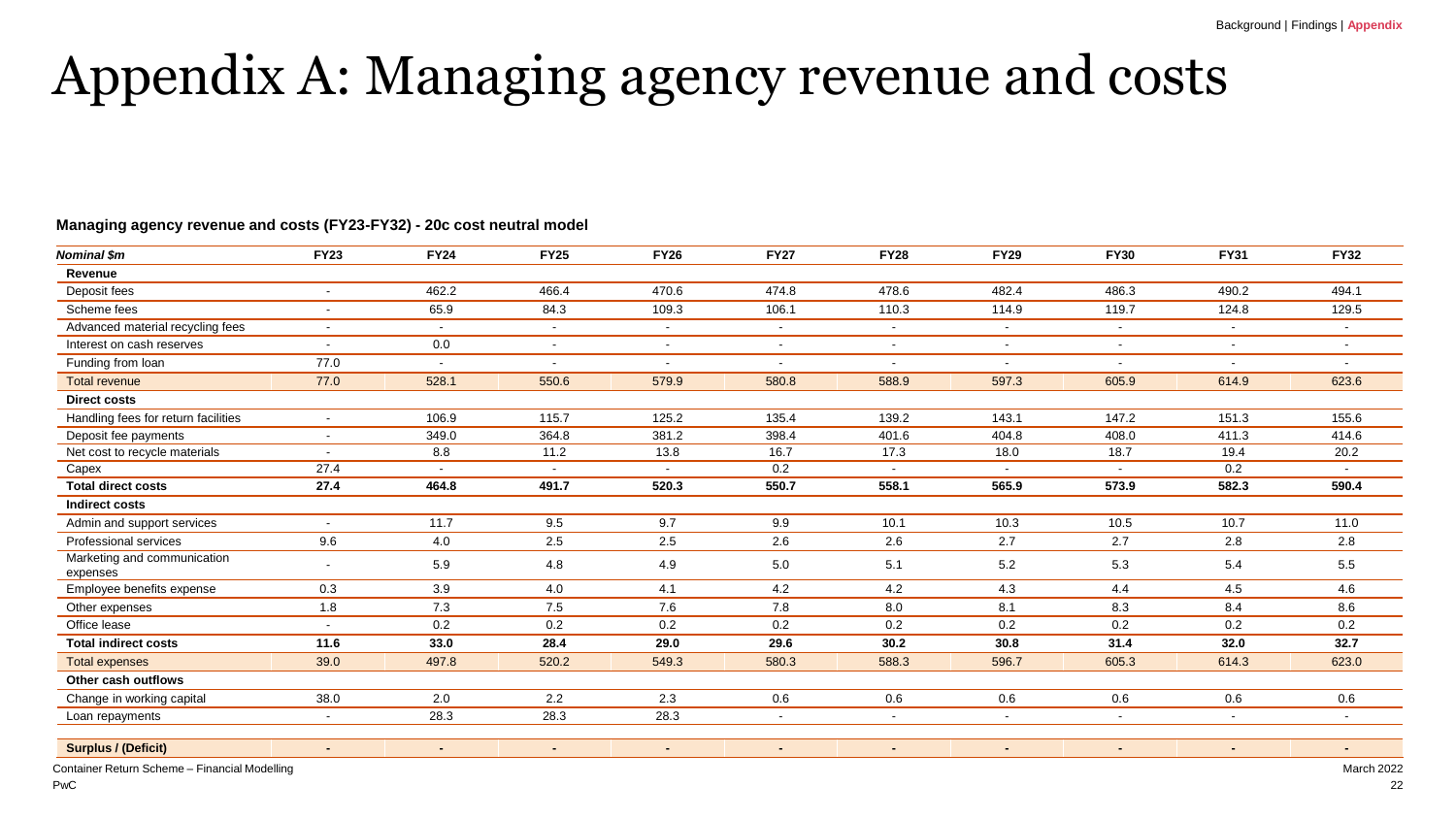| Nominal \$m                             | <b>FY23</b>    | <b>FY24</b>              | <b>FY25</b>    | <b>FY26</b>              | <b>FY27</b>    | <b>FY28</b>              | <b>FY29</b>              | <b>FY30</b>    | <b>FY31</b>    | <b>FY32</b>    |
|-----------------------------------------|----------------|--------------------------|----------------|--------------------------|----------------|--------------------------|--------------------------|----------------|----------------|----------------|
| Revenue                                 |                |                          |                |                          |                |                          |                          |                |                |                |
| Deposit fees                            | $\blacksquare$ | 497.7                    | 502.2          | 506.7                    | 511.2          | 515.3                    | 519.5                    | 523.6          | 527.8          | 532.0          |
| Scheme fees                             | $\sim$         | 67.0                     | 86.7           | 113.2                    | 107.7          | 112.0                    | 116.8                    | 121.7          | 127.1          | 131.9          |
| Advanced material recycling fees        | $\sim$         | $\overline{\phantom{a}}$ | $\blacksquare$ | $\blacksquare$           | $\blacksquare$ | $\overline{\phantom{a}}$ | $\sim$                   | $\blacksquare$ | $\sim$         |                |
| Interest on cash reserves               | $\blacksquare$ | $\blacksquare$           | $\sim$         |                          |                | $\overline{\phantom{a}}$ | $\sim$                   |                |                |                |
| Funding from loan                       | 87.1           | $\blacksquare$           | $\blacksquare$ | $\overline{\phantom{a}}$ | $\blacksquare$ | $\blacksquare$           | $\sim$                   |                | $\sim$         |                |
| <b>Total revenue</b>                    | 87.1           | 564.7                    | 588.9          | 619.9                    | 618.9          | 627.4                    | 636.2                    | 645.3          | 654.9          | 664.0          |
| <b>Direct costs</b>                     |                |                          |                |                          |                |                          |                          |                |                |                |
| Handling fees for return facilities     | $\blacksquare$ | 115.4                    | 124.9          | 135.1                    | 146.0          | 150.1                    | 154.4                    | 158.7          | 163.2          | 167.8          |
| Deposit fee payments                    | $\sim$         | 375.8                    | 392.8          | 410.5                    | 429.0          | 432.4                    | 435.9                    | 439.4          | 442.9          | 446.4          |
| Net cost to recycle materials           | $\blacksquare$ | 6.2                      | 8.4            | 10.8                     | 13.4           | 14.0                     | 14.6                     | 15.2           | 15.8           | 16.5           |
| Capex                                   | 34.6           | $\sim$                   | $\sim$         |                          | 0.3            | $\sim$                   | $\sim$                   |                | 0.3            | $\sim$         |
| <b>Total direct costs</b>               | 34.6           | 497.5                    | 526.1          | 556.4                    | 588.7          | 596.5                    | 604.8                    | 613.2          | 622.2          | 630.7          |
| <b>Indirect costs</b>                   |                |                          |                |                          |                |                          |                          |                |                |                |
| Admin and support services              | $\sim$         | 11.7                     | 9.5            | 9.7                      | 9.9            | 10.1                     | 10.3                     | 10.5           | 10.7           | 11.0           |
| Professional services                   | 9.6            | 4.0                      | 2.5            | 2.5                      | 2.6            | 2.6                      | 2.7                      | 2.7            | 2.8            | 2.8            |
| Marketing and communication<br>expenses | $\sim$         | 5.9                      | 4.8            | 4.9                      | 5.0            | 5.1                      | 5.2                      | 5.3            | 5.4            | 5.5            |
| Employee benefits expense               | 0.3            | 3.9                      | 4.0            | 4.1                      | 4.2            | 4.2                      | 4.3                      | 4.4            | 4.5            | 4.6            |
| Other expenses                          | 1.8            | 7.3                      | 7.5            | 7.6                      | 7.8            | 8.0                      | 8.1                      | 8.3            | 8.4            | 8.6            |
| Office lease                            | ٠              | 0.2                      | 0.2            | 0.2                      | 0.2            | 0.2                      | 0.2                      | 0.2            | 0.2            | 0.2            |
| <b>Total indirect costs</b>             | 11.6           | 33.0                     | 28.4           | 29.0                     | 29.6           | 30.2                     | 30.8                     | 31.4           | 32.0           | 32.7           |
| <b>Total expenses</b>                   | 46.2           | 530.5                    | 554.6          | 585.4                    | 618.3          | 626.7                    | 635.6                    | 644.7          | 654.2          | 663.3          |
| Other cash outflows                     |                |                          |                |                          |                |                          |                          |                |                |                |
| Change in working capital               | 40.9           | 2.2                      | 2.3            | 2.5                      | 0.6            | 0.6                      | 0.7                      | 0.7            | 0.7            | 0.6            |
| Loan repayments                         | $\blacksquare$ | 32.0                     | 32.0           | 32.0                     | $\blacksquare$ | $\overline{\phantom{a}}$ | $\overline{\phantom{a}}$ |                |                |                |
| <b>Surplus / (Deficit)</b>              | $\blacksquare$ | $\blacksquare$           | $\blacksquare$ | $\blacksquare$           |                | $\blacksquare$           | $\blacksquare$           |                | $\blacksquare$ | $\blacksquare$ |

#### **Managing agency revenue and costs (FY23-FY32) - 20c cost neutral model, fresh milk in**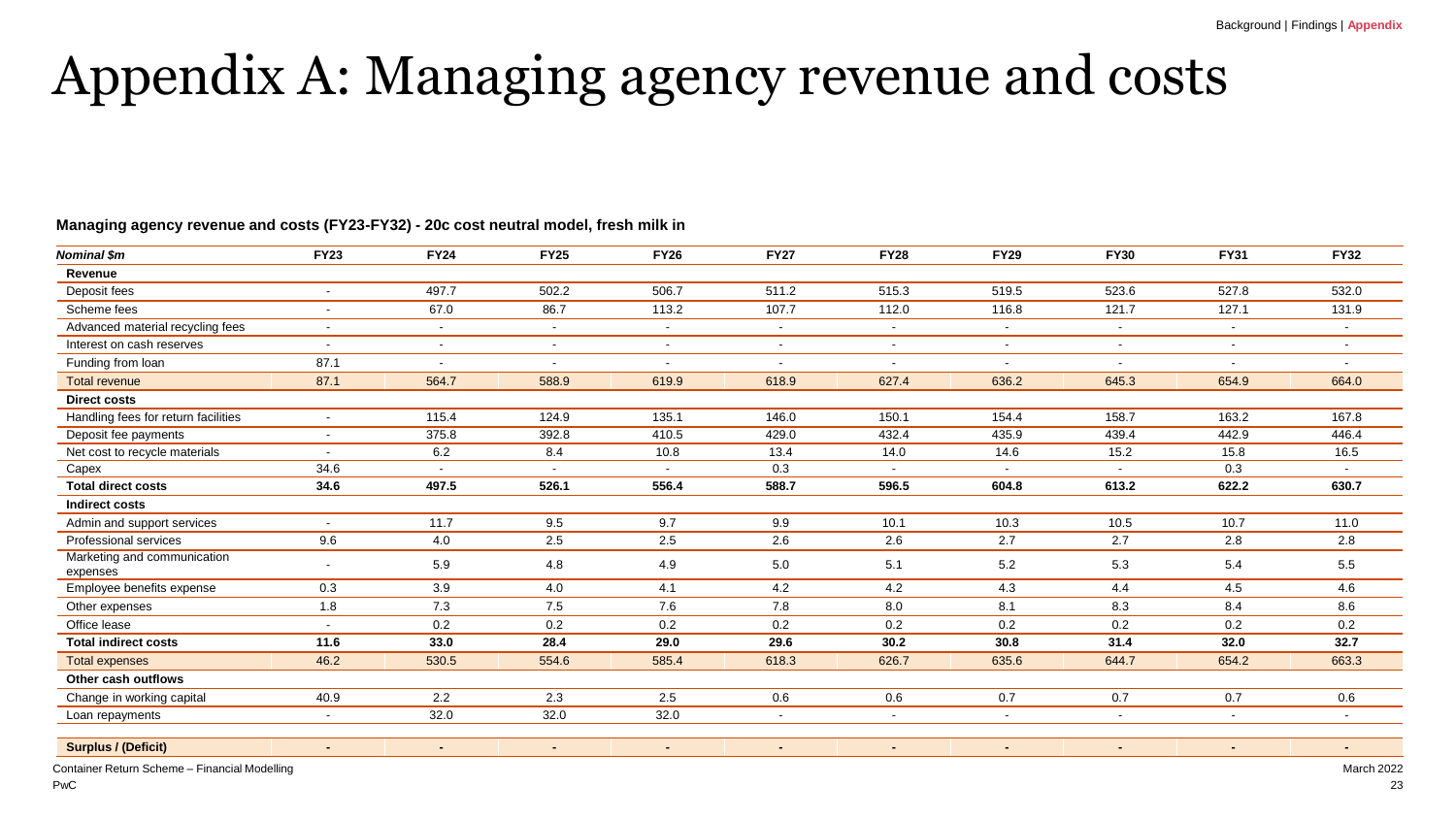### Appendix B: There is evidence a mandatory scheme may achieve higher return rates, leading to higher costs

| Deposit<br>rate | <b>Return rate</b>                        | <b>CRS</b> fee<br>(deposit + scheme<br>fee per container). | <b>Total cost of</b><br><b>CRS</b><br>$$m\,pa$$ | <b>Deposits</b><br>refunded<br>$\sqrt{\sin pa}$ | <b>Net cost of</b><br><b>CRS</b><br>T<br>(s <sub>m</sub> pa) |
|-----------------|-------------------------------------------|------------------------------------------------------------|-------------------------------------------------|-------------------------------------------------|--------------------------------------------------------------|
| 10c             | $*74 - 82%$<br>$~1.7 - 2.0$ bn containers | $15-16c$<br>10c deposit;<br>5-6c scheme fee                | $$364m - 409m$                                  | $$171m - 197m$                                  | $$193m - 212m$                                               |
| 15c             | *76-84%<br>$~1.8 - 2.0$ bn containers     | $19-21c$<br>15c deposit;<br>4-6c scheme fee                | $$465m - 521m$                                  | \$263m - 302m                                   | $$202m - 219m$                                               |
| 20c             | *78-86%<br>$~1.8 - 2.1$ bn containers     | 24-25c<br>20c deposit;<br>4-5c scheme fee                  | $$570m - 639m$                                  | $$359m - 413m$                                  | $$211m - 226m$                                               |

#### **CRS costs in first five years of scheme (per annum)**

#### • **There is the ability to mandate participation within a scheme.**

- Based on regression analysis of international schemes (with information available on deposit rates and return rates only), **there is evidence return rates are higher for mandatory schemes.**
- Further analysis on scheme costs for mandatory schemes is shown in Appendix B.

\*Starting return rate in year one is calculated as 90% of the maximum return rates as seen on page 7.

Source: PwC analysis based on inputs and assumptions in the Excel spreadsheet model provided to MfE. Should the underpinning inputs and assumptions change the above results may change.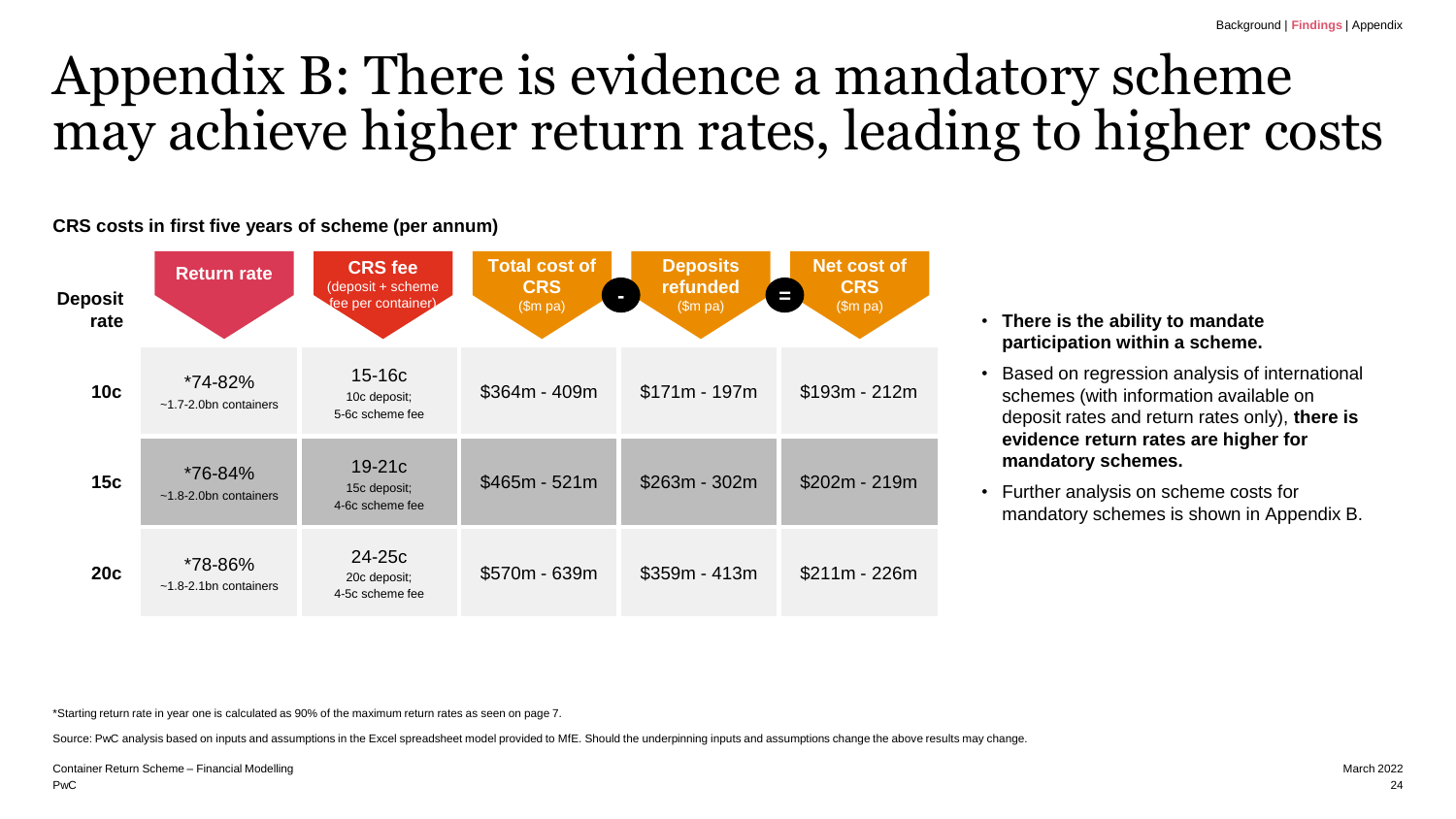**Scheme cost sensitivity in first year of scheme (20c cost neutral model)**

![](_page_24_Figure_3.jpeg)

Source: PwC analysis based on inputs and assumptions in the Excel spreadsheet model "CRS Cashflow Model - Phase Four (10.11.2021).xlsm" provided to MfE. Should the underpinning inputs and assumptions change the above resul The return rate sensitivity is additive, and the volume and scheme costs sensitivities are multiplicative. The 'volume' refers to the total volume of containers sold, and the 'Scheme costs' refers to the total scheme costs capex.

Container Return Scheme – Financial Modelling March 2022 Narch 2022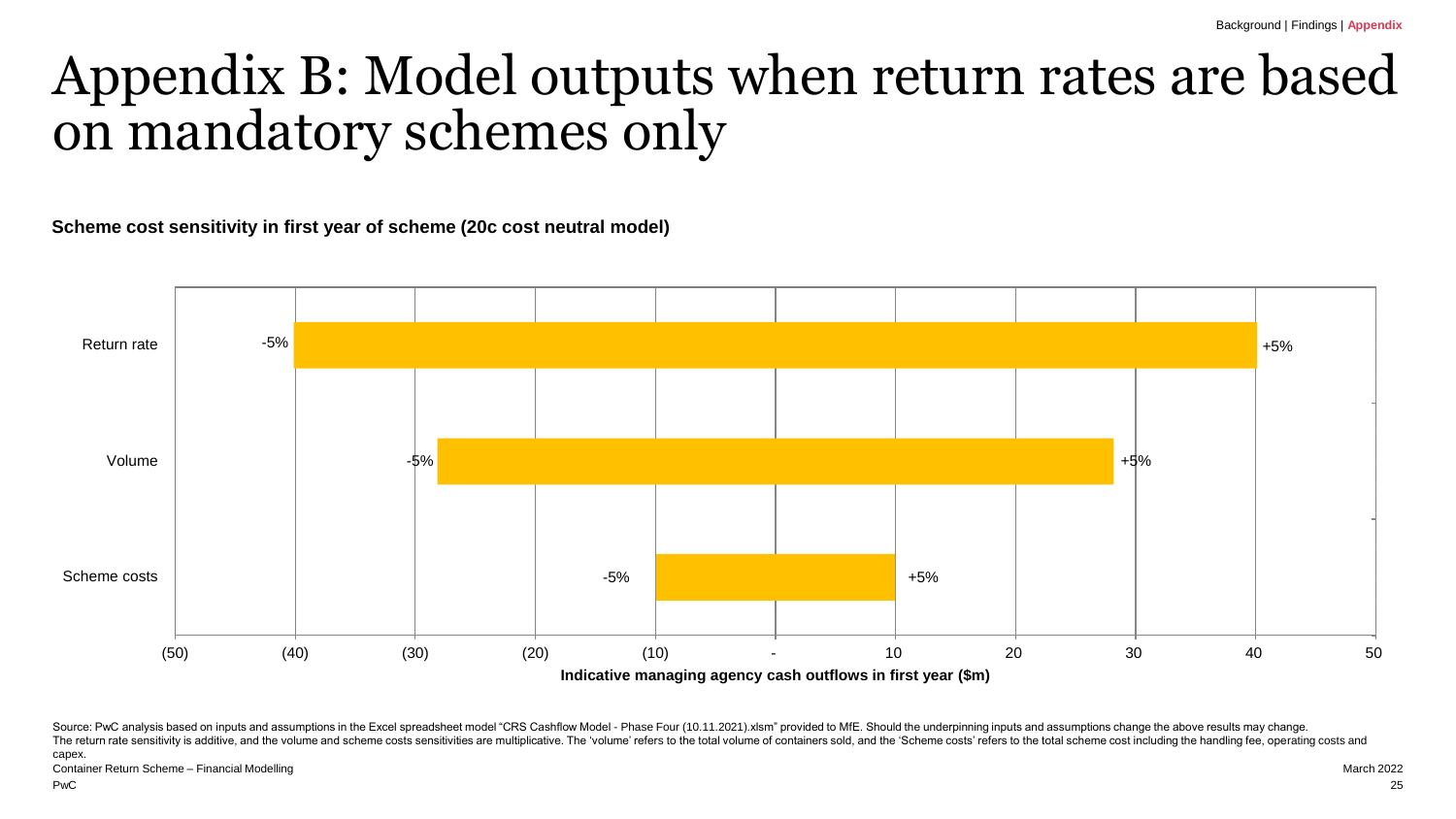**Scheme cost sensitivity in fifth year of scheme (20c cost neutral model)**

![](_page_25_Figure_3.jpeg)

Source: PwC analysis based on inputs and assumptions in the Excel spreadsheet model provided to MfE. Should the underpinning inputs and assumptions change the above results may change.

The return rate sensitivity is additive, and the volume and scheme costs sensitivities are multiplicative. The 'volume' refers to the total volume of containers sold, and the 'Scheme costs' refers to the total scheme costs capex.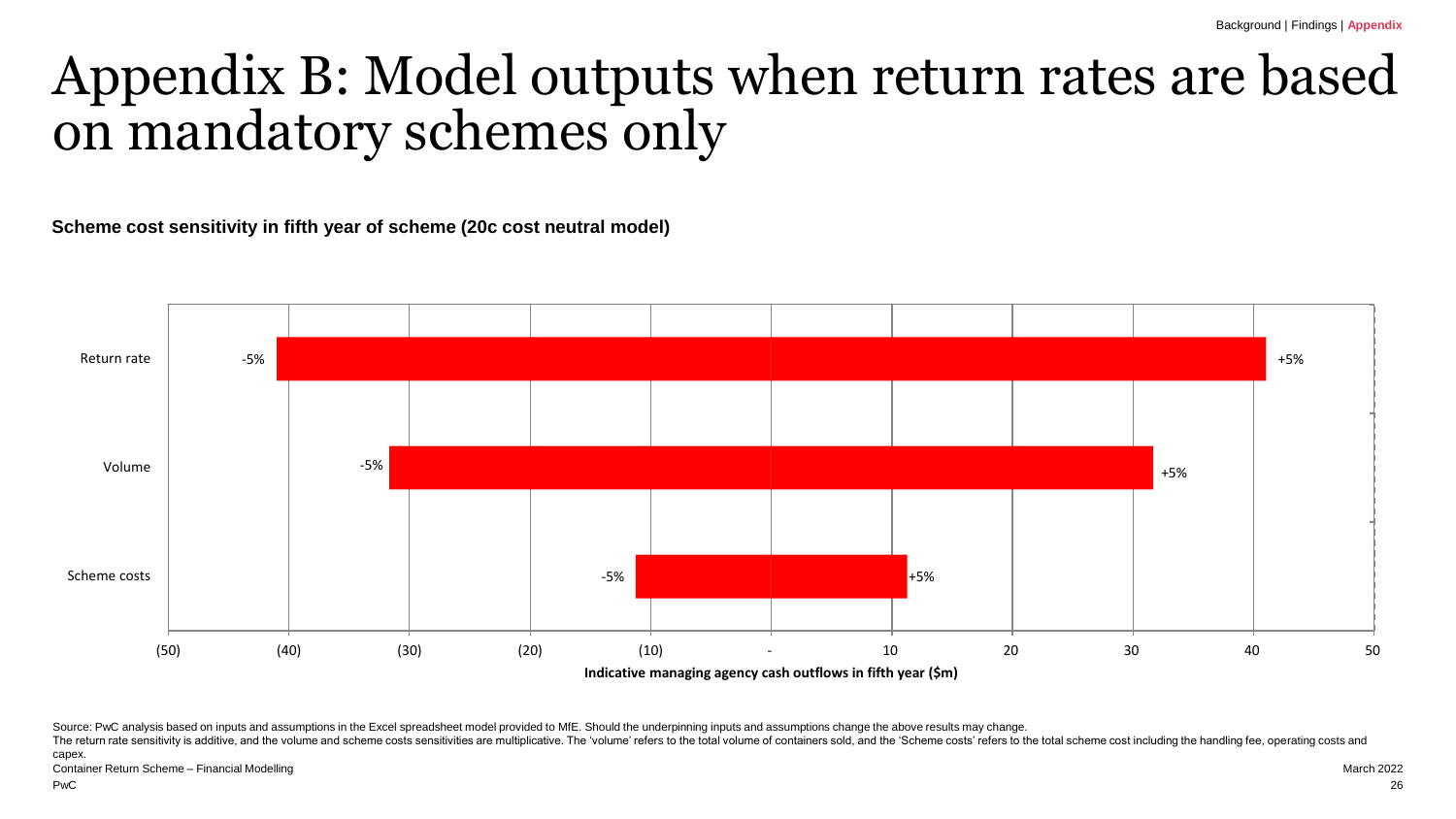#### **Scheme revenue in first year of scheme Scheme costs in first year of scheme Scheme** costs in first year of scheme

![](_page_26_Figure_3.jpeg)

Source: PwC analysis based on inputs and assumptions in the Excel spreadsheet model "CRS Cashflow Model - Phase Four (22.11.2021).xlsm" provided to MfE. Should the underpinning inputs and assumptions change the above resul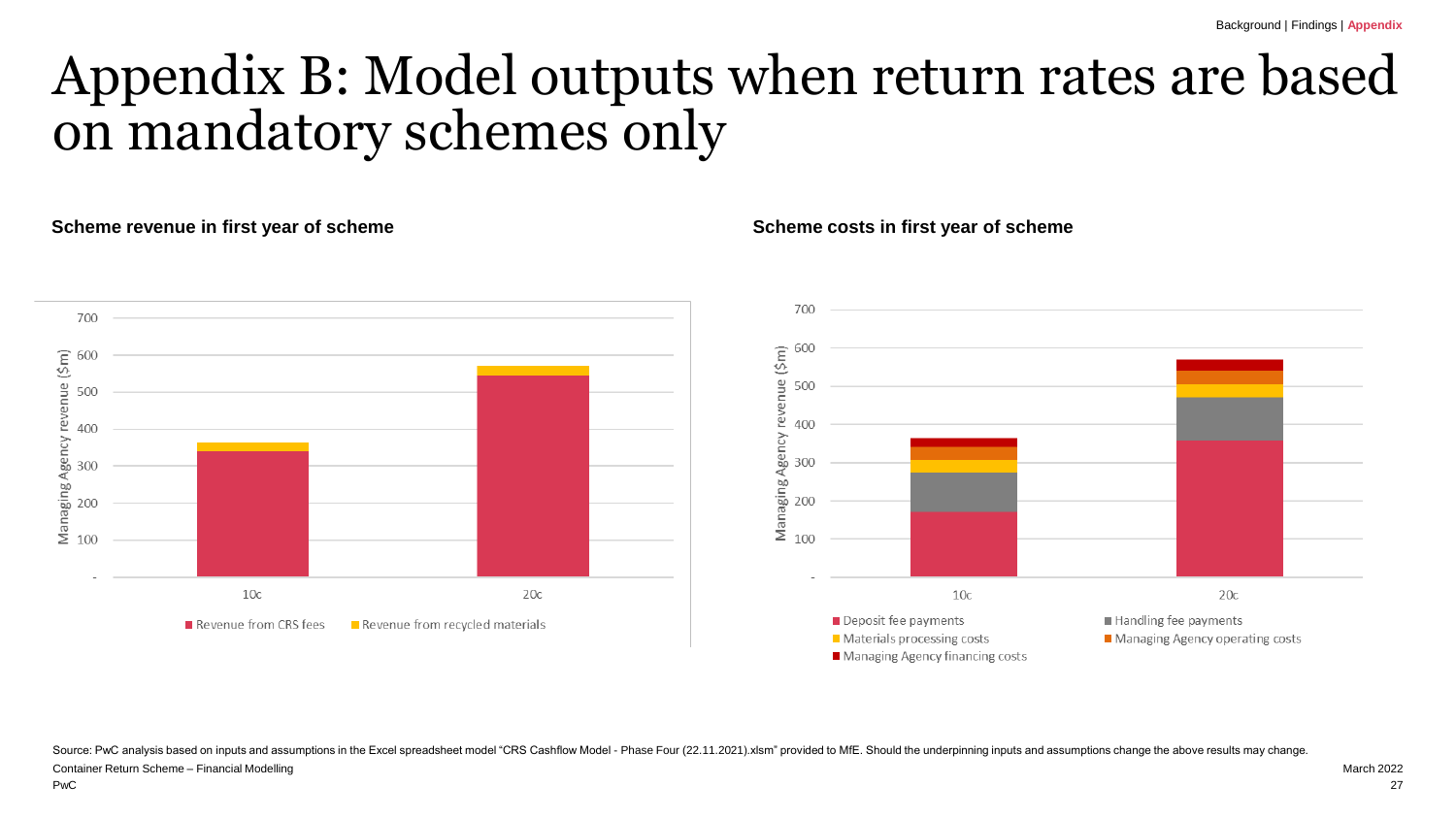#### **Scheme revenue in fifth year of scheme Scheme costs in fifth year of scheme Scheme** costs in fifth year of scheme

![](_page_27_Figure_3.jpeg)

![](_page_27_Figure_5.jpeg)

Source: PwC analysis based on inputs and assumptions in the Excel spreadsheet model provided to MfE. Should the underpinning inputs and assumptions change the above results may change.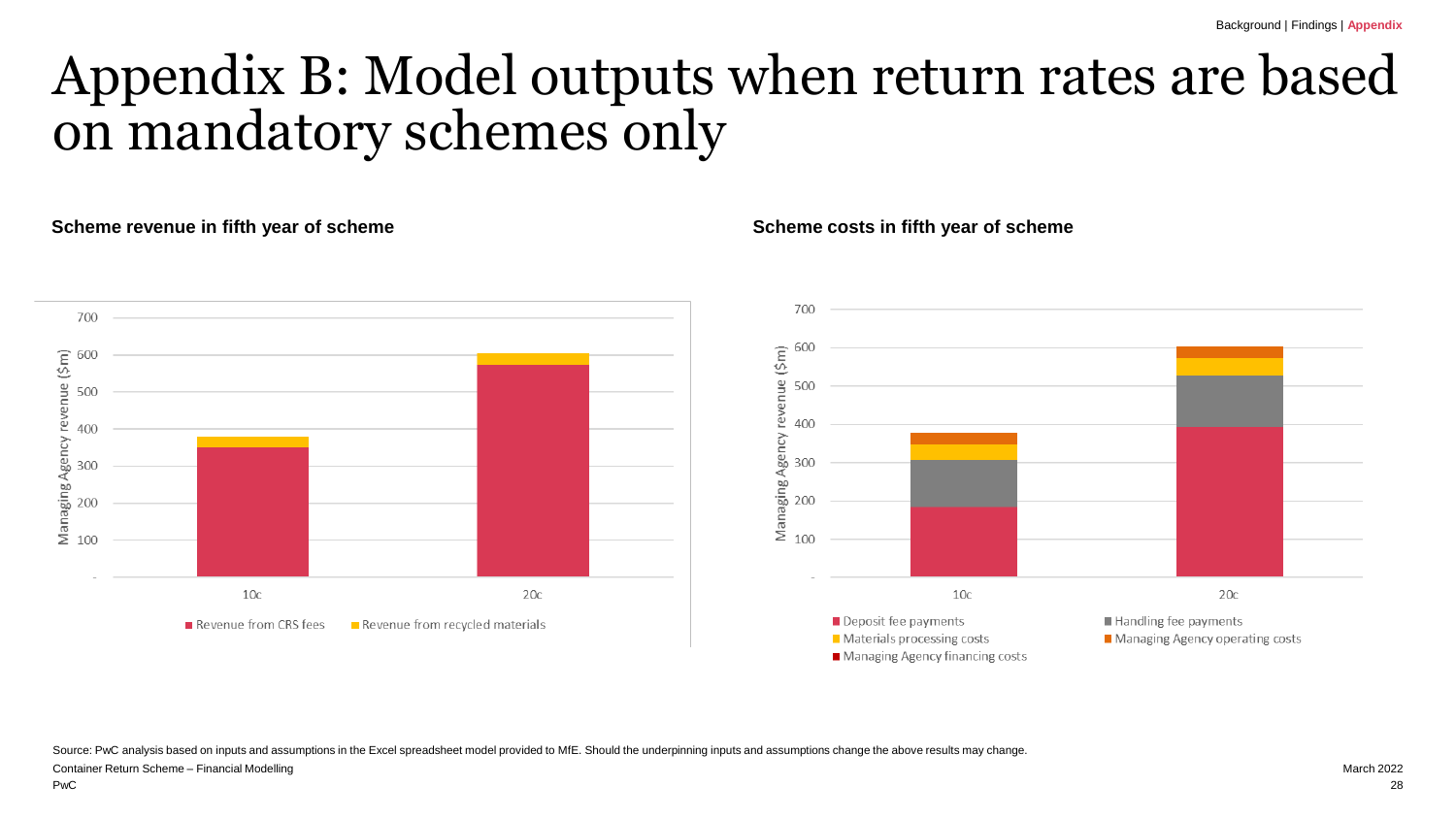**Number of containers sent to return facilities under different deposit rates**

![](_page_28_Figure_3.jpeg)

**Estimated container flow under a 20c deposit scheme (milk out)**

Container Return Scheme – Financial Modelling March 2022 Narch 2022 Source: PwC analysis based on inputs and assumptions in the Excel spreadsheet model provided to MfE. Should the underpinning inputs and assumptions change the above results may change.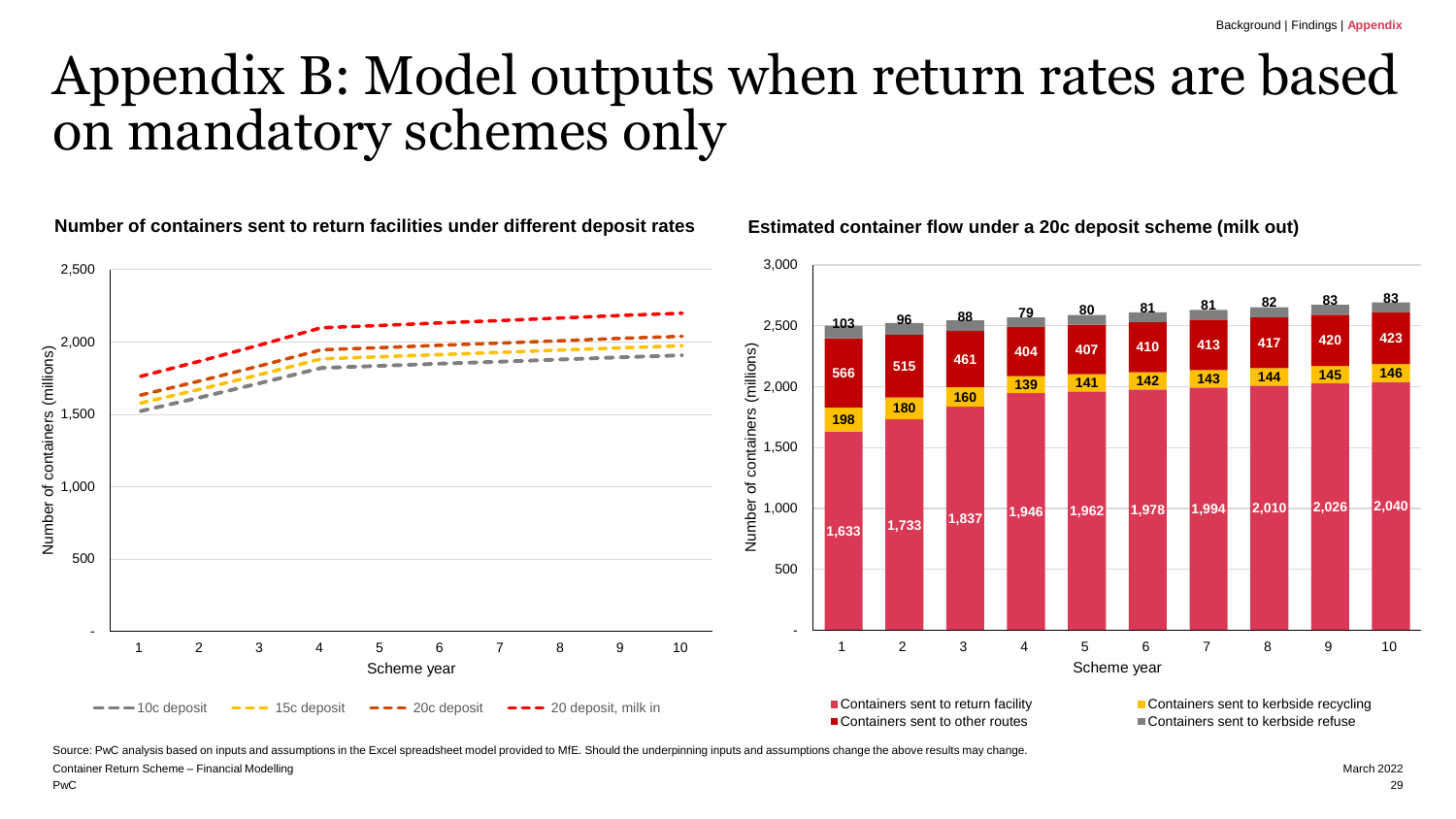**Implications of varying deposit rates by beverage type (10c, 15c and 20c for all products with milk out, and 20c milk in) in first five years of scheme (per annum)**

|                 |                    | <b>Scheme impacts</b>                                     |                                        |                                          |                                 | Average household impacts    |                                                             |                            |
|-----------------|--------------------|-----------------------------------------------------------|----------------------------------------|------------------------------------------|---------------------------------|------------------------------|-------------------------------------------------------------|----------------------------|
| <b>Scenario</b> | <b>Return rate</b> | <b>CRS</b> fee<br>(deposit + scheme<br>fee per container) | Net cost of<br><b>CRS</b><br>$$m\,pa$$ | <b>CRS fees</b><br>paid<br>(\$pa)<br>$+$ | <b>GST</b><br>(\$p]<br>$\equiv$ | Total cost<br>$($p_2)$<br>J. | <b>Est. deposit</b><br>refund<br>available<br>Ξ<br>$($p_2)$ | <b>Net cost</b><br>$($p$ a |
| 10c             | 74-82%             | $15-16c$                                                  | \$193-212m                             | \$182-196                                | $$27-29$                        | \$209-226                    | \$124                                                       | \$85-102                   |
| 15c             | 76-84%             | $19-21c$                                                  | \$202-219m                             | \$236-254                                | $$35-38$                        | \$271-292                    | \$186                                                       | \$85-106                   |
| 20c             | 78-86%             | 24-25c                                                    | \$211-226m                             | \$292-315                                | $$44-47$                        | \$336-362                    | \$248                                                       | \$88-114                   |
| 20c, milk in    | 78-86%             | $23-25c$                                                  | $$228-241m$                            | \$312-335                                | \$47-50                         | \$359-385                    | \$267                                                       | $$92-119$                  |

Note: Averages are calculated based on the total New Zealand population. 'Estimated deposit refund available' assumes a given consumer returns containers all containers purchased.

Source: PwC analysis based on inputs and assumptions in the Excel spreadsheet model provided to MfE. Should the underpinning inputs and assumptions change the above results may change.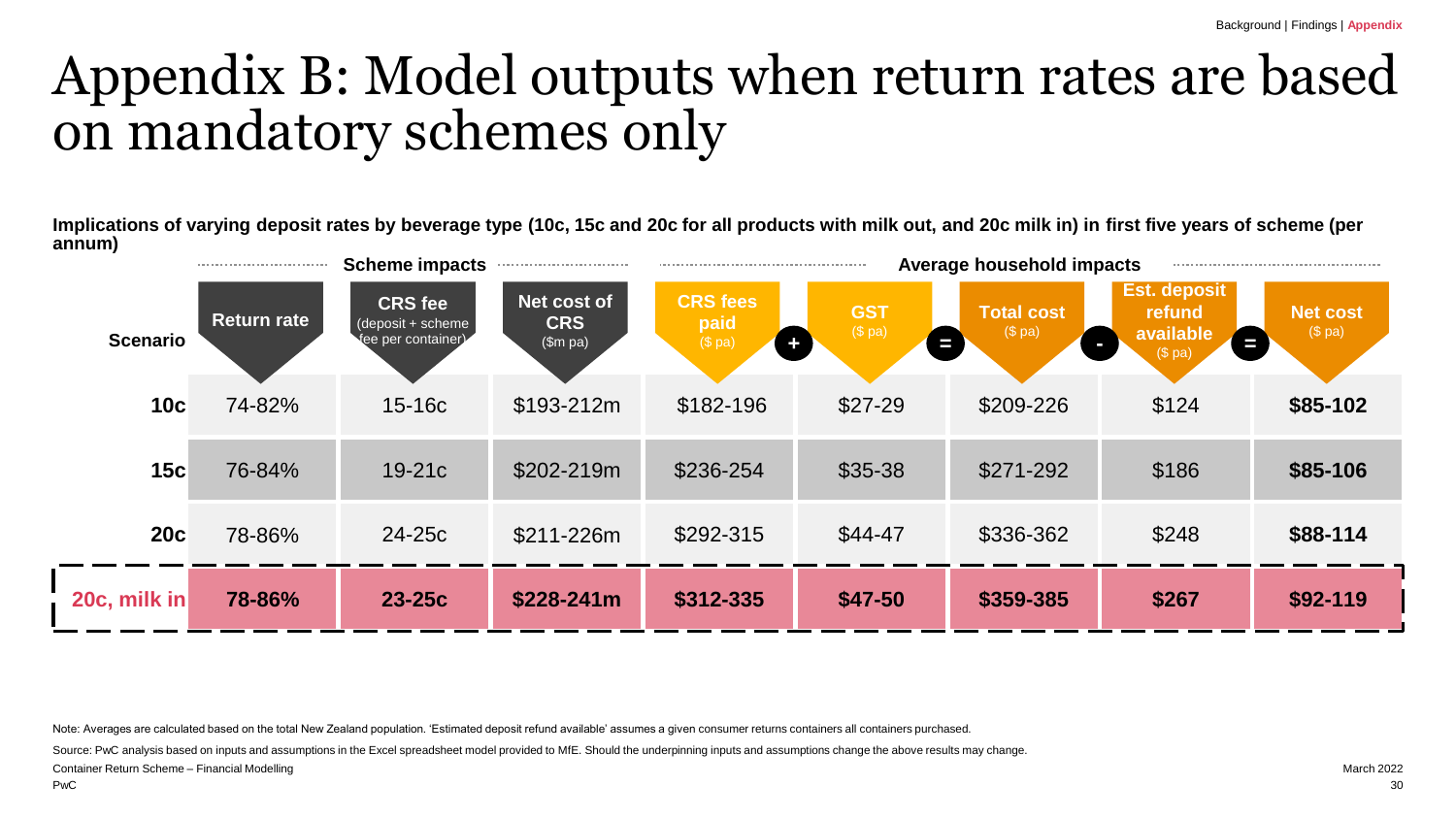#### **Average revenue per return facility in first five years of scheme (per annum) - 20c deposit**

| <b>Return facility</b><br>concentration:                                 | <b>Type of return facility</b> | <b>Handling fees paid to return</b><br><b>facilities</b><br>$$m\,pa$$<br>$\mathbf \Theta$ | <b>Number of return facilities</b> | <b>Average revenue per return</b><br>facility<br>(\$p]<br>I |  |
|--------------------------------------------------------------------------|--------------------------------|-------------------------------------------------------------------------------------------|------------------------------------|-------------------------------------------------------------|--|
| 1. Major<br>supermarkets +<br>zero waste<br><b>centres</b>               | <b>OTC</b>                     | $$6m-7m$                                                                                  | 104-107                            | $$54,000 - $67,000$                                         |  |
|                                                                          | <b>Automated depot</b>         | $$11m-14m$                                                                                | 52-54                              | $$215,000 - $270,000$                                       |  |
|                                                                          | <b>RVM</b>                     | \$95m-123m                                                                                | 668-692                            | $$142,000 - $178,000$                                       |  |
| 2. Scenario $1 +$<br>additional<br>voluntary return<br><b>facilities</b> | <b>OTC</b>                     | $$11m-14m$                                                                                | 1,585-1,641                        | $$7,000 - $9,000$                                           |  |
|                                                                          | Automated depot                | $$11m-14m$                                                                                | 52-54                              | $$215,000 - $270,000$                                       |  |
|                                                                          | <b>RVM</b>                     | \$89m-116m                                                                                | 668-692                            | $$133,000 - $167,000$                                       |  |

Analysis assumes that the number of return facilities increase at population growth rate and handling fees grow at inflation

Scenario 1 assumes the following proportions of containers returned: 5% OTC, 10% Automated depot, 85% RVM

Scenario 2 assumes the following proportions of containers returned: 10% OTC, 10% Automated depot, 80% RVM, assumes 1,431 voluntary return facilities based on some European schemes

Source: PwC analysis based on inputs and assumptions in the Excel spreadsheet model provided to MfE. Should the underpinning inputs and assumptions change the above results may change.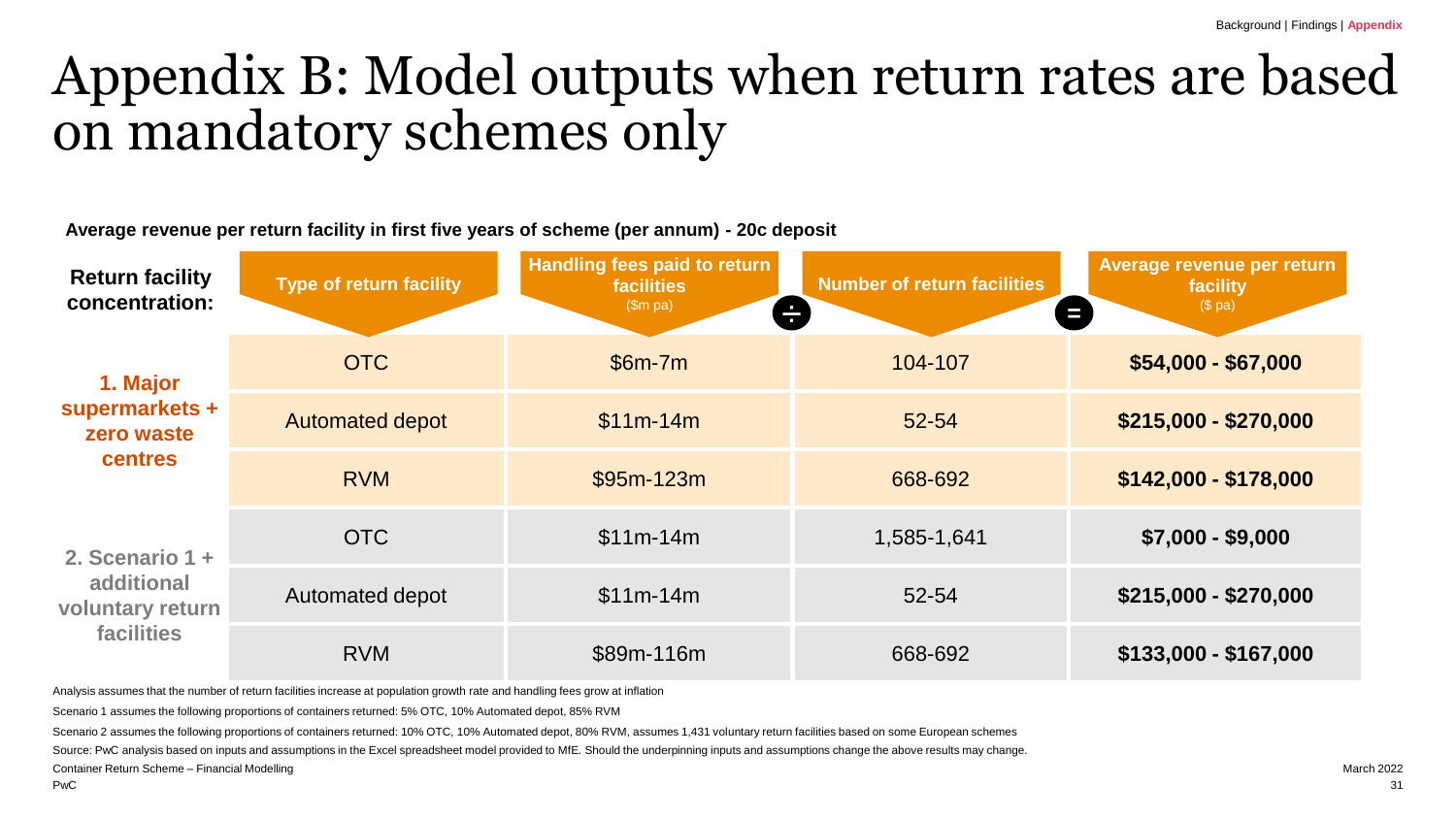#### **Managing agency revenue and costs (FY23-FY32) - 10c cost neutral model**

| <b>Nominal \$m</b>                      | <b>FY23</b>              | <b>FY24</b>    | <b>FY25</b>    | <b>FY26</b> | <b>FY27</b>    | <b>FY28</b>              | <b>FY29</b>    | <b>FY30</b>    | <b>FY31</b>    | <b>FY32</b> |
|-----------------------------------------|--------------------------|----------------|----------------|-------------|----------------|--------------------------|----------------|----------------|----------------|-------------|
| Revenue                                 |                          |                |                |             |                |                          |                |                |                |             |
| Deposit fees                            | $\overline{\phantom{a}}$ | 231.1          | 233.2          | 235.3       | 237.4          | 239.3                    | 241.2          | 243.1          | 245.1          | 247.0       |
| Scheme fees                             |                          | 108.5          | 120.6          | 139.0       | 135.2          | 139.6                    | 144.3          | 149.2          | 154.4          | 159.3       |
| Advanced material recycling fees        | $\blacksquare$           | $\blacksquare$ |                | $\sim$      | $\sim$         | $\overline{\phantom{a}}$ | $\blacksquare$ | $\sim$         | $\sim$         |             |
| Interest on cash reserves               | $\sim$                   | $\sim$         | 0.0            | 0.0         | 0.0            | 0.0                      | 0.0            | $\overline{a}$ | $\blacksquare$ |             |
| Funding from loan                       | 61.3                     | $\sim$         |                | $\sim$      | $\sim$         | $\sim$                   | $\sim$         | $\blacksquare$ | $\sim$         |             |
| <b>Total revenue</b>                    | 61.3                     | 339.6          | 353.8          | 374.3       | 372.6          | 378.9                    | 385.5          | 392.3          | 399.5          | 406.4       |
| <b>Direct costs</b>                     |                          |                |                |             |                |                          |                |                |                |             |
| Handling fees for return facilities     | $\blacksquare$           | 103.8          | 112.4          | 121.7       | 131.7          | 135.4                    | 139.2          | 143.1          | 147.1          | 151.3       |
| Deposit fee payments                    | $\blacksquare$           | 171.1          | 178.8          | 186.9       | 195.3          | 196.8                    | 198.4          | 200.0          | 201.6          | 203.2       |
| Net cost to recycle materials           | $\blacksquare$           | 7.8            | 10.1           | 12.7        | 15.4           | 16.0                     | 16.7           | 17.3           | 18.0           | 18.8        |
| Capex                                   | 26.7                     | $\sim$         |                | $\sim$      | 0.2            | $\sim$                   |                | $\sim$         | 0.2            | $\sim$      |
| <b>Total direct costs</b>               | 26.7                     | 282.7          | 301.4          | 321.2       | 342.6          | 348.2                    | 354.3          | 360.5          | 367.0          | 373.3       |
| Indirect costs                          |                          |                |                |             |                |                          |                |                |                |             |
| Admin and support services              | $\blacksquare$           | 11.7           | 9.5            | 9.7         | 9.9            | 10.1                     | 10.3           | 10.5           | 10.7           | 11.0        |
| Professional services                   | 9.6                      | 4.0            | 2.5            | 2.5         | 2.6            | 2.6                      | 2.7            | 2.7            | 2.8            | 2.8         |
| Marketing and communication<br>expenses |                          | 5.9            | 4.8            | 4.9         | 5.0            | 5.1                      | 5.2            | 5.3            | 5.4            | 5.5         |
| Employee benefits expense               | 0.3                      | 3.9            | 4.0            | 4.1         | 4.2            | 4.2                      | 4.3            | 4.4            | 4.5            | 4.6         |
| Other expenses                          | 1.8                      | 7.3            | 7.5            | 7.6         | 7.8            | 8.0                      | 8.1            | 8.3            | 8.4            | 8.6         |
| Office lease                            | $\sim$                   | 0.2            | 0.2            | 0.2         | 0.2            | 0.2                      | 0.2            | 0.2            | 0.2            | 0.2         |
| <b>Total indirect costs</b>             | 11.6                     | 33.0           | 28.4           | 29.0        | 29.6           | 30.2                     | 30.8           | 31.4           | 32.0           | 32.7        |
| <b>Total expenses</b>                   | 38.4                     | 315.7          | 329.8          | 350.3       | 372.2          | 378.4                    | 385.1          | 391.9          | 399.0          | 405.9       |
| Other cash outflows                     |                          |                |                |             |                |                          |                |                |                |             |
| Change in working capital               | 22.9                     | 1.4            | 1.4            | 1.5         | 0.4            | 0.4                      | 0.5            | 0.5            | 0.5            | 0.5         |
| Loan repayments                         | $\sim$                   | 22.5           | 22.5           | 22.5        | $\sim$         | $\sim$                   | $\sim$         | $\sim$         | $\sim$         | $\sim$      |
|                                         |                          |                |                |             |                |                          |                |                |                |             |
| <b>Surplus / (Deficit)</b>              | $\blacksquare$           | $\blacksquare$ | $\blacksquare$ | $\sim$      | $\blacksquare$ | $\blacksquare$           |                |                | $\blacksquare$ |             |

Container Return Scheme – Financial Modelling March 2022 Narch 2022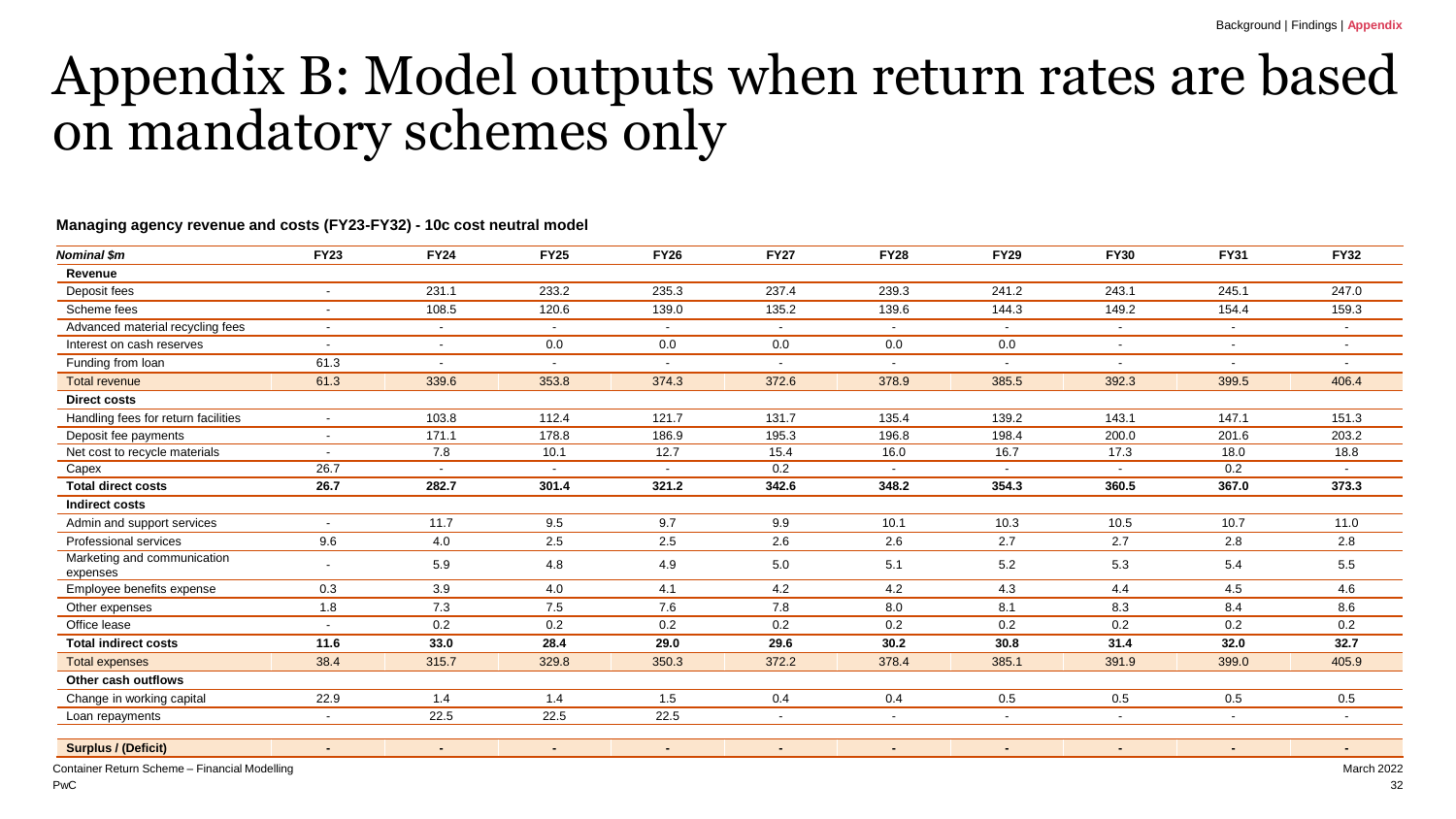#### **Managing agency revenue and costs (FY23-FY32) - 15c cost neutral model**

| <b>Nominal \$m</b>                      | <b>FY23</b>              | <b>FY24</b>    | <b>FY25</b>    | <b>FY26</b>    | <b>FY27</b>    | <b>FY28</b>    | <b>FY29</b> | <b>FY30</b>    | <b>FY31</b>    | <b>FY32</b> |
|-----------------------------------------|--------------------------|----------------|----------------|----------------|----------------|----------------|-------------|----------------|----------------|-------------|
| Revenue                                 |                          |                |                |                |                |                |             |                |                |             |
| Deposit fees                            | $\blacksquare$           | 346.6          | 349.8          | 352.9          | 356.1          | 358.9          | 361.8       | 364.7          | 367.6          | 370.6       |
| Scheme fees                             | $\blacksquare$           | 93.3           | 108.9          | 131.0          | 127.5          | 131.9          | 136.7       | 141.6          | 147.0          | 151.9       |
| Advanced material recycling fees        | $\sim$                   | $\sim$         |                | $\sim$         | $\sim$         | $\sim$         | $\sim$      | $\sim$         | $\sim$         |             |
| Interest on cash reserves               | $\overline{\phantom{a}}$ | 0.0            | 0.0            | 0.0            | 0.0            | 0.0            | 0.0         | 0.0            | 0.0            | 0.0         |
| Funding from loan                       | 70.0                     | $\sim$         |                | $\sim$         | $\sim$         | $\sim$         | $\sim$      | $\sim$         | $\sim$         |             |
| <b>Total revenue</b>                    | 70.0                     | 440.0          | 458.7          | 483.9          | 483.5          | 490.8          | 498.5       | 506.3          | 514.6          | 522.5       |
| <b>Direct costs</b>                     |                          |                |                |                |                |                |             |                |                |             |
| Handling fees for return facilities     | $\sim$                   | 107.5          | 116.4          | 126.0          | 136.2          | 140.0          | 144.0       | 148.0          | 152.2          | 156.5       |
| Deposit fee payments                    | $\blacksquare$           | 262.9          | 274.8          | 287.1          | 300.1          | 302.5          | 304.9       | 307.3          | 309.8          | 312.3       |
| Net cost to recycle materials           | $\sim$                   | 9.1            | 11.5           | 14.1           | 16.9           | 17.6           | 18.3        | 19.0           | 19.7           | 20.5        |
| Capex                                   | 27.5                     | $\sim$         |                | $\sim$         | 0.2            | $\sim$         |             | $\sim$         | 0.2            | $\sim$      |
| <b>Total direct costs</b>               | 27.5                     | 379.5          | 402.7          | 427.2          | 453.4          | 460.1          | 467.2       | 474.4          | 482.0          | 489.3       |
| Indirect costs                          |                          |                |                |                |                |                |             |                |                |             |
| Admin and support services              | $\sim$                   | 11.7           | 9.5            | 9.7            | 9.9            | 10.1           | 10.3        | 10.5           | 10.7           | 11.0        |
| Professional services                   | 9.6                      | 4.0            | 2.5            | 2.5            | 2.6            | 2.6            | 2.7         | 2.7            | 2.8            | 2.8         |
| Marketing and communication<br>expenses |                          | 5.9            | 4.8            | 4.9            | 5.0            | 5.1            | 5.2         | 5.3            | 5.4            | 5.5         |
| Employee benefits expense               | 0.3                      | 3.9            | $4.0\,$        | 4.1            | 4.2            | 4.2            | 4.3         | 4.4            | 4.5            | 4.6         |
| Other expenses                          | 1.8                      | 7.3            | 7.5            | 7.6            | 7.8            | 8.0            | 8.1         | 8.3            | 8.4            | 8.6         |
| Office lease                            | $\sim$                   | 0.2            | 0.2            | 0.2            | 0.2            | 0.2            | 0.2         | 0.2            | 0.2            | 0.2         |
| <b>Total indirect costs</b>             | 11.6                     | 33.0           | 28.4           | 29.0           | 29.6           | 30.2           | 30.8        | 31.4           | 32.0           | 32.7        |
| <b>Total expenses</b>                   | 39.2                     | 412.5          | 431.1          | 456.2          | 483.0          | 490.3          | 498.0       | 505.8          | 514.0          | 521.9       |
| Other cash outflows                     |                          |                |                |                |                |                |             |                |                |             |
| Change in working capital               | 30.9                     | 1.7            | 1.8            | 1.9            | 0.5            | 0.5            | 0.5         | 0.6            | 0.6            | 0.5         |
| Loan repayments                         | $\sim$                   | 25.7           | 25.7           | 25.7           | $\sim$         | $\sim$         | $\sim$      | $\sim$         | $\sim$         | $\sim$      |
| <b>Surplus / (Deficit)</b>              | $\blacksquare$           | $\blacksquare$ | $\blacksquare$ | $\blacksquare$ | $\blacksquare$ | $\blacksquare$ | $\sim$      | $\blacksquare$ | $\blacksquare$ |             |

Container Return Scheme – Financial Modelling March 2022 Narch 2022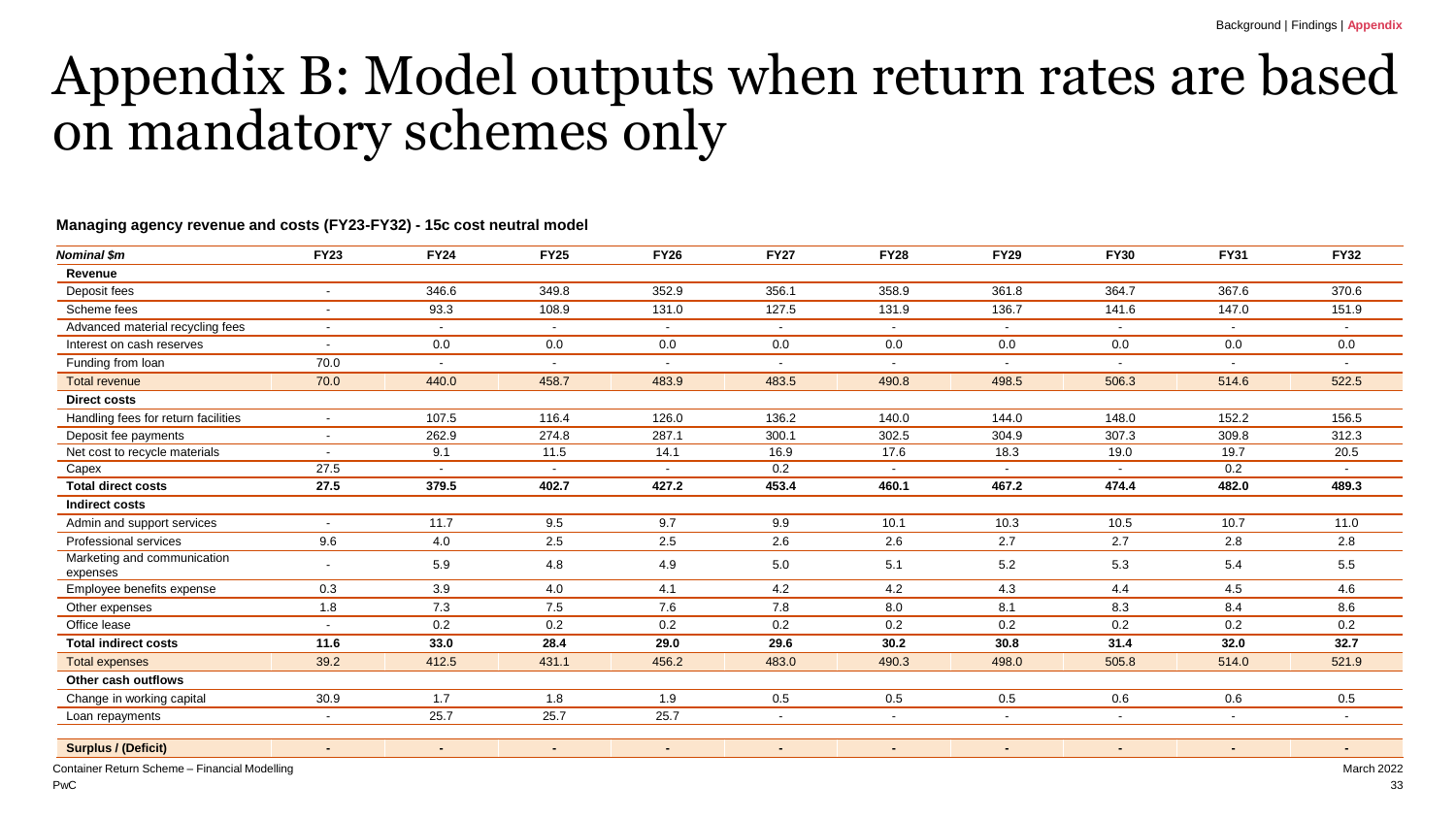#### **Managing agency revenue and costs (FY23-FY32) - 20c cost neutral model**

| <b>Nominal \$m</b>                      | <b>FY23</b>              | <b>FY24</b>    | <b>FY25</b>    | <b>FY26</b>    | <b>FY27</b>    | <b>FY28</b>    | <b>FY29</b>              | <b>FY30</b>              | <b>FY31</b>              | <b>FY32</b>    |
|-----------------------------------------|--------------------------|----------------|----------------|----------------|----------------|----------------|--------------------------|--------------------------|--------------------------|----------------|
| Revenue                                 |                          |                |                |                |                |                |                          |                          |                          |                |
| Deposit fees                            | $\blacksquare$           | 462.2          | 466.4          | 470.6          | 474.8          | 478.6          | 482.4                    | 486.3                    | 490.2                    | 494.1          |
| Scheme fees                             | $\sim$                   | 82.5           | 101.7          | 127.6          | 124.5          | 129.0          | 133.9                    | 139.0                    | 144.4                    | 149.5          |
| Advanced material recycling fees        | $\sim$                   | $\sim$         | $\sim$         | $\sim$         | $\sim$         | $\sim$         | $\sim$                   | $\sim$                   | $\sim$                   | $\sim$         |
| Interest on cash reserves               | $\blacksquare$           | $\blacksquare$ |                |                | $\blacksquare$ | $\blacksquare$ | $\blacksquare$           | $\overline{\phantom{a}}$ | $\blacksquare$           |                |
| Funding from loan                       | 79.2                     | $\blacksquare$ |                |                | $\blacksquare$ | $\sim$         | $\overline{\phantom{a}}$ | $\overline{\phantom{a}}$ | $\overline{\phantom{a}}$ |                |
| <b>Total revenue</b>                    | 79.2                     | 544.7          | 568.1          | 598.2          | 599.3          | 607.6          | 616.3                    | 625.2                    | 634.6                    | 643.6          |
| <b>Direct costs</b>                     |                          |                |                |                |                |                |                          |                          |                          |                |
| Handling fees for return facilities     | $\sim$                   | 111.3          | 120.4          | 130.2          | 140.7          | 144.7          | 148.8                    | 153.0                    | 157.3                    | 161.7          |
| Deposit fee payments                    | $\sim$                   | 358.9          | 375.1          | 392.0          | 409.6          | 412.9          | 416.2                    | 419.6                    | 422.9                    | 426.3          |
| Net cost to recycle materials           | $\sim$                   | 10.3           | 12.8           | 15.5           | 18.5           | 19.2           | 19.9                     | 20.7                     | 21.5                     | 22.3           |
| Capex                                   | 28.4                     | $\sim$         |                |                | 0.2            | $\sim$         | $\sim$                   | $\sim$                   | 0.2                      |                |
| <b>Total direct costs</b>               | 28.4                     | 480.5          | 508.3          | 537.8          | 569.1          | 576.8          | 584.9                    | 593.2                    | 601.9                    | 610.3          |
| Indirect costs                          |                          |                |                |                |                |                |                          |                          |                          |                |
| Admin and support services              | $\sim$                   | 11.7           | 9.5            | 9.7            | 9.9            | 10.1           | 10.3                     | 10.5                     | 10.7                     | 11.0           |
| Professional services                   | 9.6                      | 4.0            | 2.5            | 2.5            | 2.6            | 2.6            | 2.7                      | 2.7                      | 2.8                      | 2.8            |
| Marketing and communication<br>expenses | $\blacksquare$           | 5.9            | 4.8            | 4.9            | 5.0            | 5.1            | 5.2                      | 5.3                      | 5.4                      | $5.5\,$        |
| Employee benefits expense               | 0.3                      | 3.9            | 4.0            | 4.1            | 4.2            | 4.2            | 4.3                      | 4.4                      | 4.5                      | 4.6            |
| Other expenses                          | 1.8                      | 7.3            | 7.5            | 7.6            | 7.8            | 8.0            | 8.1                      | 8.3                      | 8.4                      | 8.6            |
| Office lease                            | $\sim$                   | 0.2            | 0.2            | 0.2            | 0.2            | 0.2            | 0.2                      | 0.2                      | 0.2                      | 0.2            |
| <b>Total indirect costs</b>             | 11.6                     | 33.0           | 28.4           | 29.0           | 29.6           | 30.2           | 30.8                     | 31.4                     | 32.0                     | 32.7           |
| <b>Total expenses</b>                   | 40.0                     | 513.5          | 536.8          | 566.8          | 598.7          | 607.0          | 615.7                    | 624.6                    | 633.9                    | 642.9          |
| Other cash outflows                     |                          |                |                |                |                |                |                          |                          |                          |                |
| Change in working capital               | 39.2                     | 2.1            | 2.2            | 2.3            | 0.6            | $0.6\,$        | 0.6                      | 0.6                      | 0.7                      | 0.6            |
| Loan repayments                         | $\sim$                   | 29.1           | 29.1           | 29.1           | $\sim$         | $\sim$         | $\sim$                   | $\sim$                   | $\sim$                   | $\sim$         |
| <b>Surplus / (Deficit)</b>              | $\overline{\phantom{a}}$ | $\blacksquare$ | $\blacksquare$ | $\blacksquare$ |                |                |                          | $\blacksquare$           |                          | $\blacksquare$ |

Container Return Scheme – Financial Modelling March 2022 Narch 2022